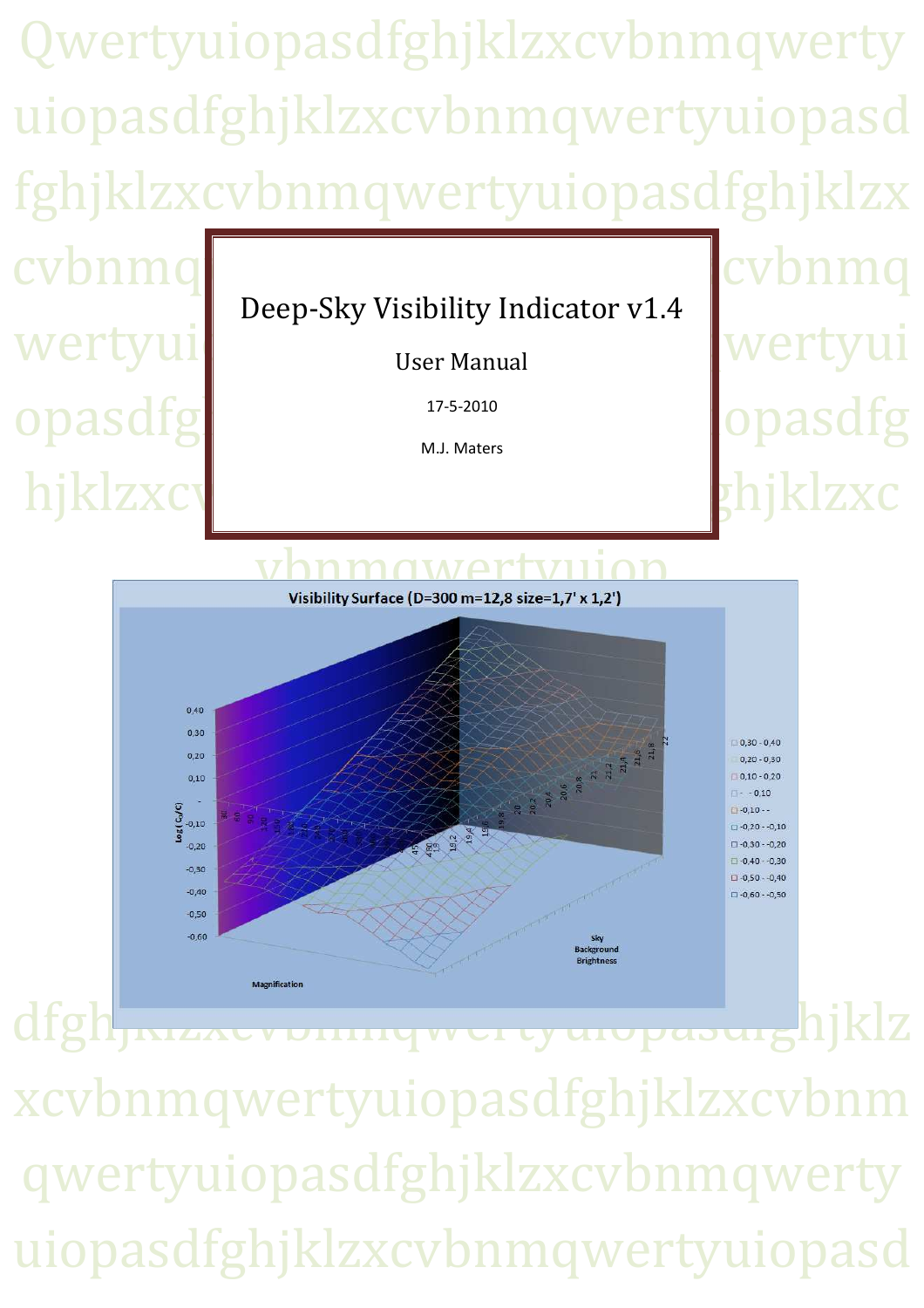# **Table Of Contents**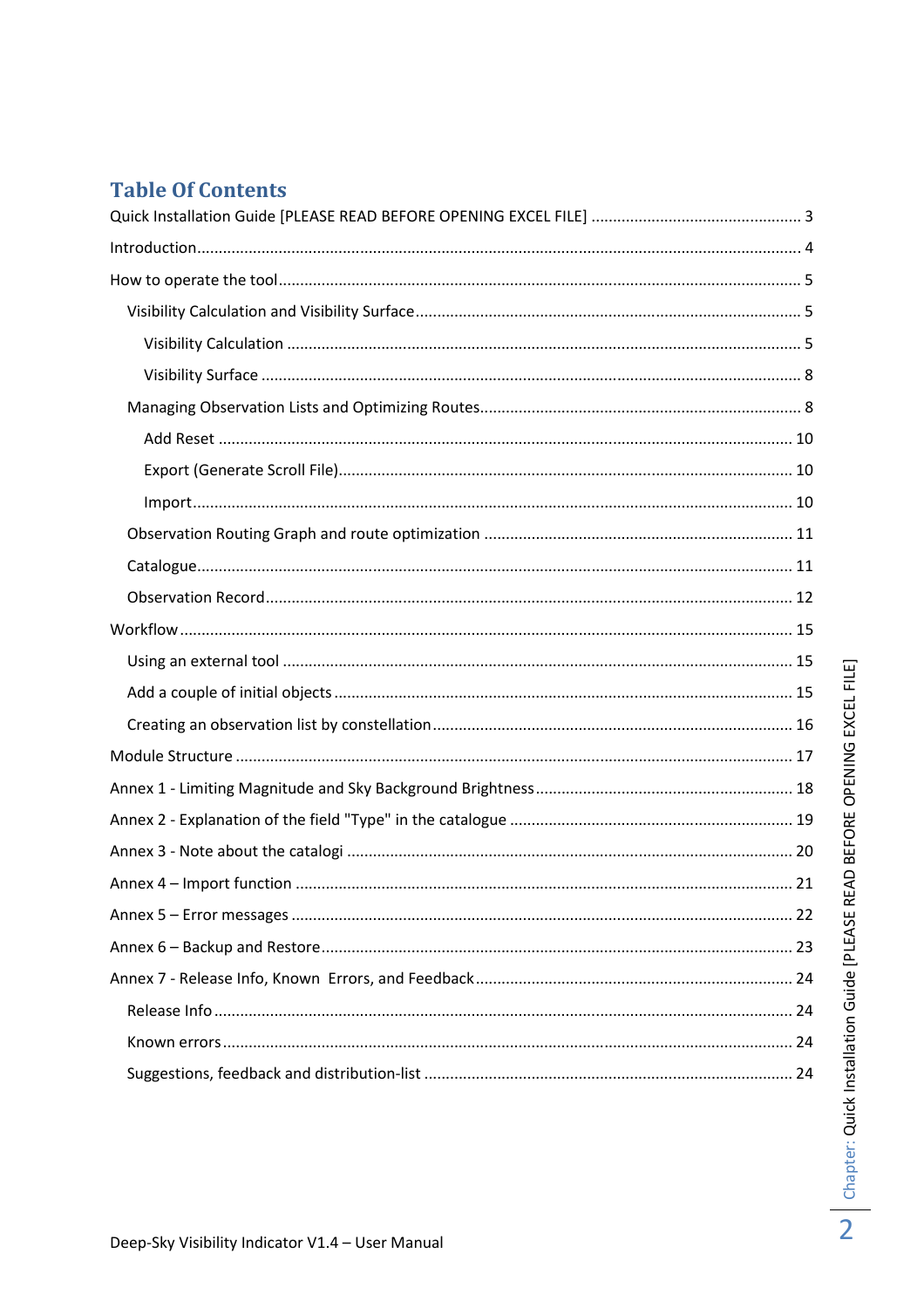# **Quick Installation Guide [PLEASE READ BEFORE OPENING EXCEL FILE]**

DVI version 1.4 is only available for Excel2007 and higher. When "DVI V1.4.xlsm" is first opened it will create a directory structure on your main hard-drive directly under the root directory, and will automatically save "DVI V1.4.xlsm" again.

**Before opening the excel workbook the first time make sure that:** 

- **a) ViewObject.exe is placed in the same directory as "DVI V1.4.xlsm"**
- **b) In the excel Trust Center (in Dutch: Vertrouwenscentrum) make sure that you will accept "Macros" and have the proper Active-X settings. You can do this by opening Excel [NOT DVI V1.4.xlsm!!] and:** 
	- a. Click the **Microsoft Office Button**  $\left[\frac{\mathbf{E}}{\mathbf{B}}\right)$ , and then click **Excel Options**.
	- b. Click **Trust Center**, and then click **Trust Center Settings**.
	- c. Active-X Settings: Select  $3<sup>rd</sup>$  option: i. Warn before…
	- d. Marco settings: Select  $4<sup>th</sup>$  option:
		- i. Enable all macro's….

Notes:

- 1. I'm not 100% sure that the above is a proper translation, since I work from a Dutch excel2007 version.
- 2. Allowing Macro's can be harmful if non-trusted excel applications/workbook are opened.
- 3. I noticed that on rare occasion for some obscure reason the program doesn't work for some installations of Excel2007, I'm clueless to what the cause might be. Any help or feedback on this would be appreciated.

Now simply open "DVI V1.4.xlsm" and installation will be handled automatically.

It might be advisable to read Annex 6 – "Backup and Restore", when you intend to use the "Observation Record" –Database.

Prerequisites:

For proper operations of the "Finder-chart" functionality and the "inverse" function of "Image" you will need an internet connection and the Microsoft .NET framework version 3.0 or higher needs to be installed on your PC/LapTop. This .NET framework comes automatically with the Vista operating system and its successors, and can be freely downloaded from the Microsoft ® website. For more information about the .NET framework see:

http://msdn.microsoft.com/en-us/netframework/default.aspx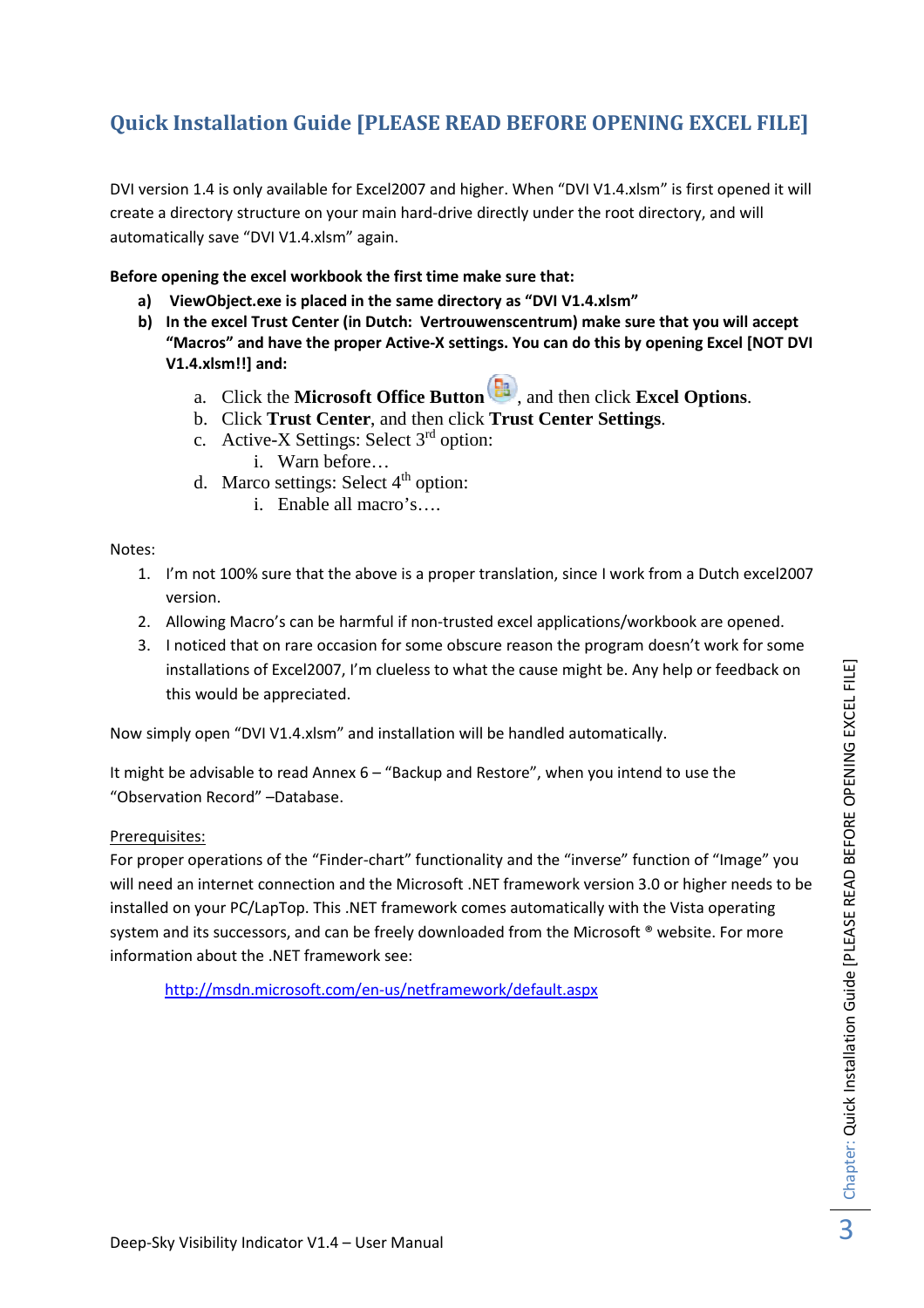## **Introduction**

What can be more frustrating, for a beginner amateur astronomer, then going out in the dark cold night with your telescope , making sure the scope is properly aligned or if you have a GoTo system, it is properly initialized, only to discover that you can't get any sight of the first few objects you are trying to observe.

This tool helps rookie [or perhaps also the more advanced] amateur astronomers to give at least some clue [or if you will: indication] about the visibility of certain deep-sky objects [the tool won't work for stellar or stellar-like objects!]. After its first incubation the tools developed further and features to manage observation lists were added. Now those features are the lions-part of this tool, enabling you to manage and optimize observation lists.

Many people will use a planning program [e.g. Sky Tools] to make observation lists. I believe that this tool can still provide a powerful addition to those programs because:

- DVI enables you to optimize your "observation routes",
- DVI enables you to add "reset stars",
- DVI is capable of importing " ;-separated files" [.csv extension] which can be created by most of the popular planning programs,
- DVI enables you to study the visibility of Deep-sky objects for your night-sky conditions in detail,
- DVI enables you to generate "GoTo system specific " output files [currently only for Mel Bartels system, but more can be build on request], saving you considerable time and avoiding typing errors.

New features in release 1.4 are:

- Administer the objects you have observed in the database,
- Create, show and print finder-charts,
- Show and print images of the objects.

But more about the above-mentioned functionality later on in this document.

The tool contains 9 catalogues with over 28,000 deep-sky objects. The catalogues included are: Messier, NGC, IC, Caldwell, ARP, Herschel 400, UGC, Abell, and finally BOC [The Bright Object Catalogue from www.AstroForum.nl].

Have fun using it!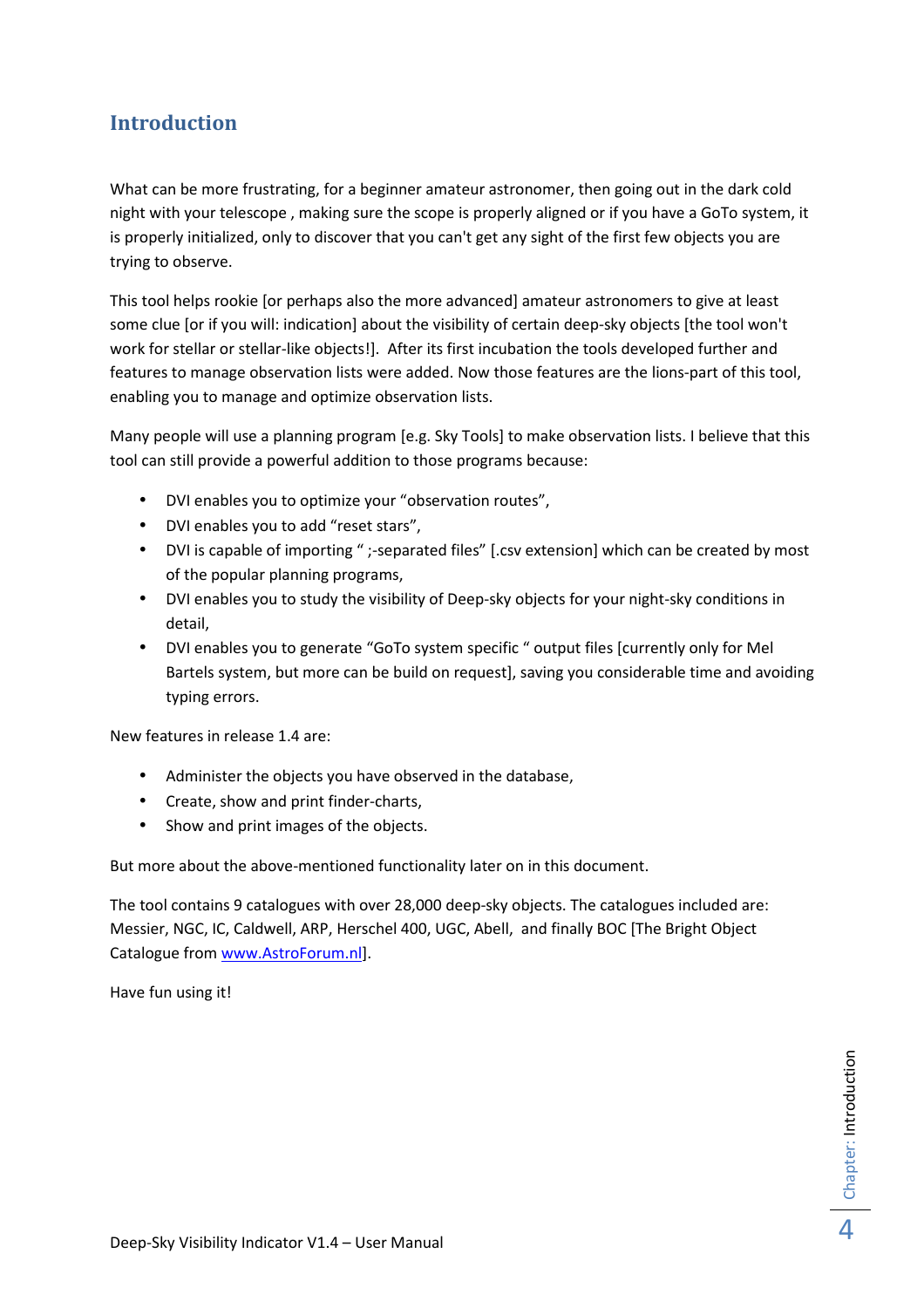## **How to operate the tool**

I believe the tool is pretty self explanatory. The **most important parameter** to fill out is the DIAM[eter] of your telescope in millimeters [if you only know it in inch, simply multiply this value by 25.4] on top of the opening page. You can store this value as your default with the "*Store Defaults* " button on that page. Only the cells in MEDIUM BLUE should be altered!

To read section 4, "Workflow" might be helpful to start using the tool.

## **Visibility Calculation and Visibility Surface**

### **Visibility Calculation**

The "Visibility Calculation" window is the opening window of the program.

In order to do a specific calculation for your [estimated] night-sky conditions, you will need to fill out either the Limiting Magnitude [e.g. what is the highest magnitude you can see with your naked eye at a normal night at your observing site], or if you have a SQM [Sky Quality Meter] you can do a measurement and fill-out the Sky Background Brightness [SBo]. See Annex 1 - *Limiting Magnitude and Sky Background Brightness*



Now 2 things have happened:

a number.

Next either:



#### The **Output-box** has been

updated to show a **visibility-indicator**, now if this says 0 [ZERO], you most probably won't be able to see it. You might try it, especially if you're a more advanced observer, but it is anyway best is to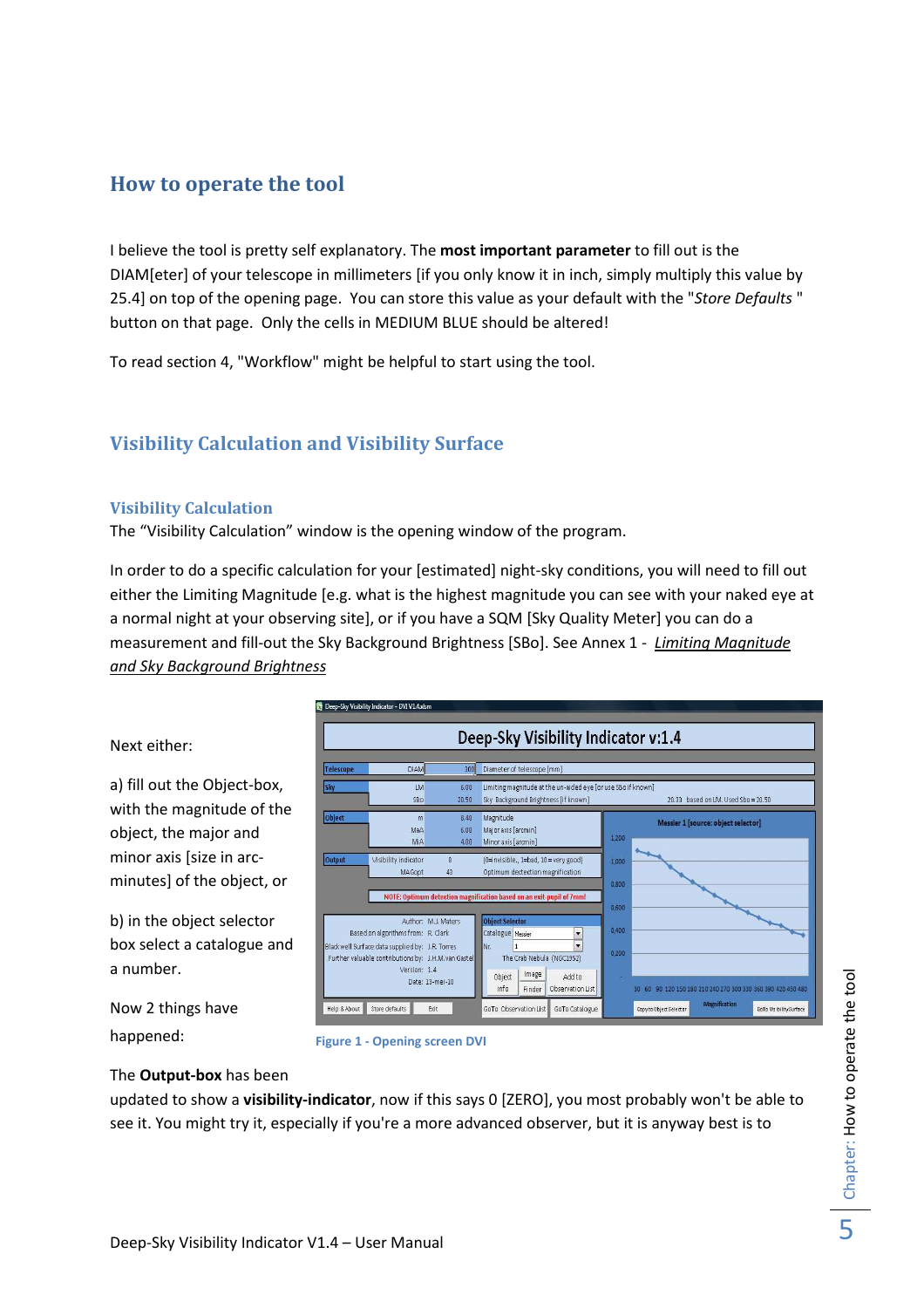observe the graph carefully and perhaps also the " Visibility Surface" on the next sheet (see explanation below).

Any value for the **visibility-indicator** between 1-10 is more or less good and try your luck. It also gives you a clue about what magnification for optimum detection to use in the field below that. Reading the graph: The horizontal axis give you a possible magnification to use, between 30 and 480 [don't try a magnification higher than 1,5 times the diameter of your telescope in any case or a low magnification whereby the exit-pupil is greater than +/-7mm, exit-pupil = DIAM (in mm)/ Magnification]. When the value for a specific magnification is below -0.35: Don't try this magnification, you will be most probably be disappointed. In summary: the higher the number for a certain magnification the better your luck!

On top of the graph you will find the "source" of the data presented, this can either be: "object selector", when you use the method mentioned above, "catalogue", when you check the visibility of an object using the catalogue, or "observation list", when you check the visibility of an object included in the observation list. I'll come back to the later two further on.

The "*Image*"-button will download an image (source: STScI Digitized Sky Survey) of the selected object and show this in a separate window. You can "inverse" the image if required, and make a print-out of the image. Remark: Depending on the size of the object this might take a while. Inverting the image might also be time consuming. See example on the next page.

The "*Finder*"-button will download a finderchart (source: www.Messier45.com) for the selected object and show this in a separate window. In the window only the detailed view will be shown, when printing the finder-chart, see example on the right-hand side, a nakedeye view and view-finder view will also be presented, with Field-of-View circles in the detailed-view. Remark: Depending on the size of the object this might take a while.

Warning: Only one Image or Finder-window can be opened at the same time. Before opening another Image or Finder window, please ensure that the previous window has been closed.

# Palomar 11 - Finder Chart



**Figure 2 - Example Finder-Chart**

With the "*Object Info*"-button you will get a pop-up with more information about the object, and it will give you the possibility to link to www.sky-map.org to get an visual of the object on the internet.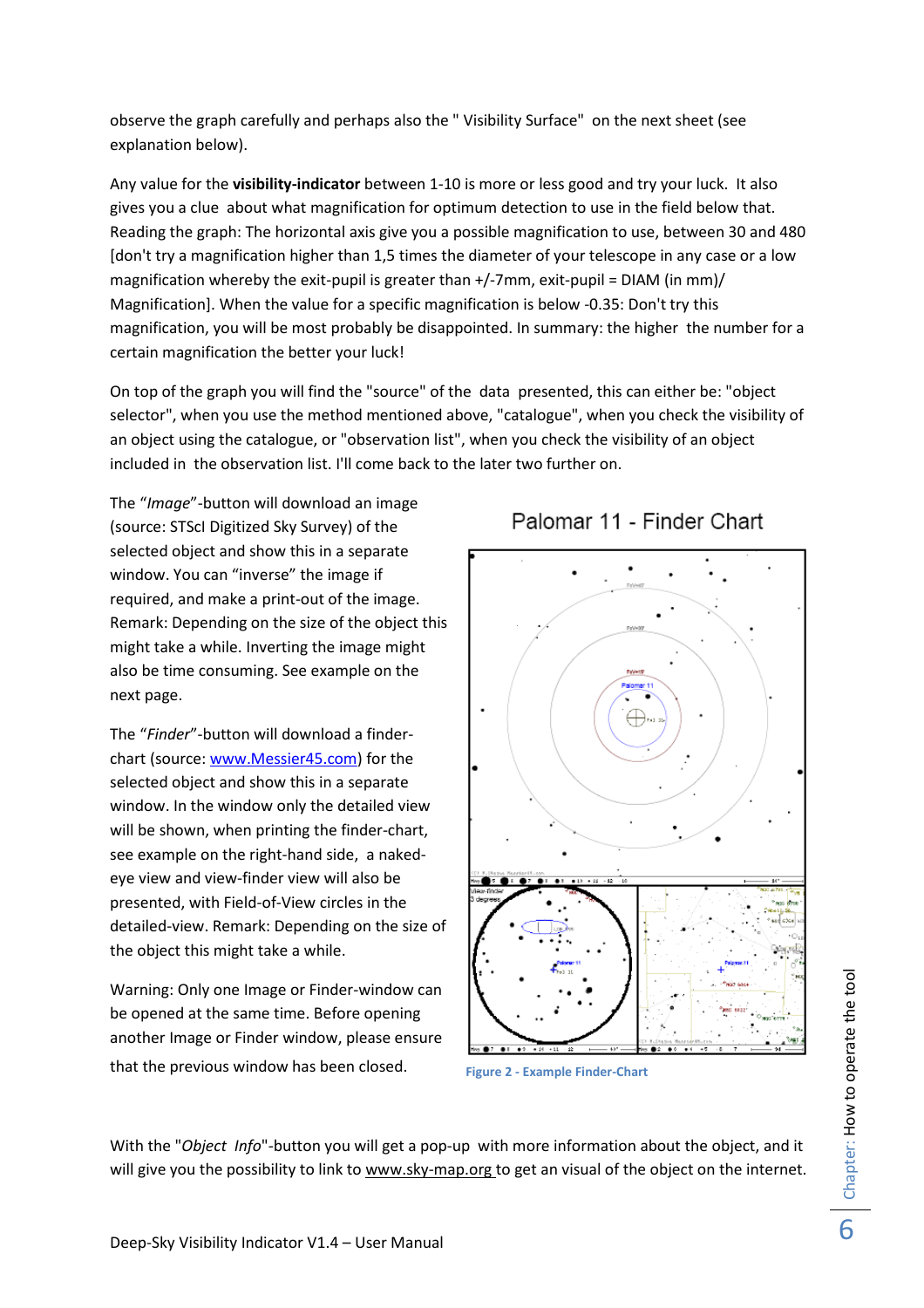(I believe this is a really neat feature). The object will be shown in the blue-box. [click the X in the upper right-hand corner to remove the box].

The basic functionality for managing observation lists was added in version 1.2. The button "*Add to Observation List*" will add the given object from the OBJECT SELECTOR to the end of the current observation list. Be careful this is not always the object shown in the right-hand graph on that page. For more about observation lists, see section "Managing Observation Lists". The button "*GoTo Observation List*" will bring you to the observation list, and finally the button "*GoTo Catalogue*" will jump to the catalogue.

The "*Store Defaults*" button will store the DIAM, LM, and SBo values, so next time you open DVI those values will be restored.

When pushing the "*GoTo Visibility Surface*" button in the graph will bring you to the "Visibility Surface" which is explained in the next paragraph.

Finally the "*Exit*" button exits the program.



**Figure 3 - Image window**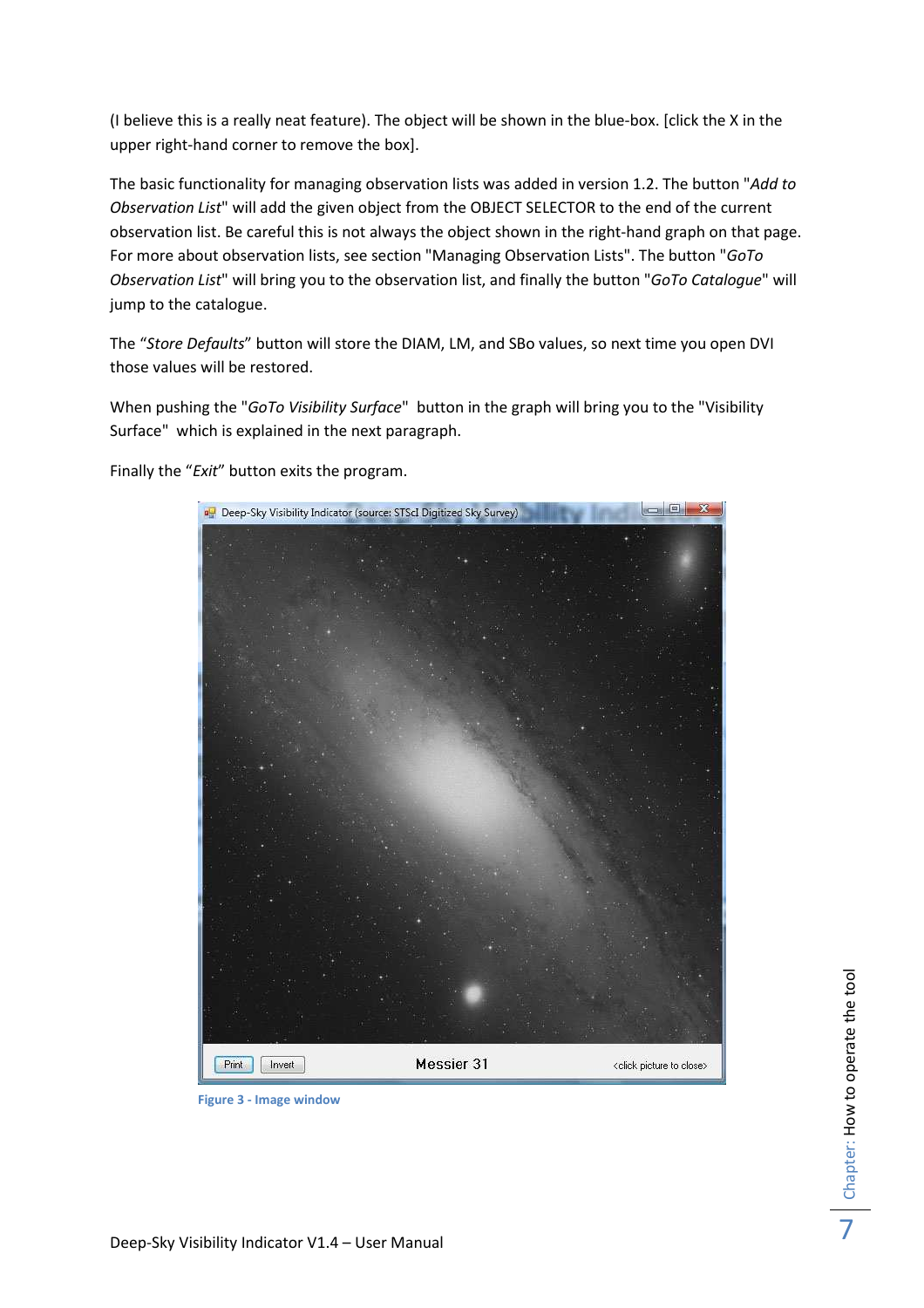#### **Visibility Surface**

Now when preparing your observations you probably don't know exactly what the seeing/sky quality will be in advance. The " Visibility Surface" will give you the indications in a 3D representation for different "Sky Background Brightness's. The resulting 3-D graph should give you some indication for different Sky Background Brightness and magnifications about the visibility of the selected object. From this graph you can go back to the "Visibility Calculation" by pushing the respective GoTo button on the graph. See for an example of the "Visibility Surface"-graph the front-page of this manual.

## **Managing Observation Lists and Optimizing Routes**

As soon as I finished version 1.1 of the tool including all the catalogues with over 28,000 objects readily available at my fingertips I realized how powerful it would be as I could add functionality to create and manage observations lists.

To add objects to the observation list simply push the ""*Add to observation list*" button in the "Visibility Calculation" window. The selected object will be added at the bottom of the observation list.

The remaining functionality can be found when the "*GoTo Observation List*" button is pushed from the "Visibility Calculation" window.

| File                      |                | Delete          | Move Up        | Deep-Sky Visibility Indicator v:1.4<br>Reverse |                 |                  |                | Go To                | Go To         |                                              | Go To       | Go To |                  |
|---------------------------|----------------|-----------------|----------------|------------------------------------------------|-----------------|------------------|----------------|----------------------|---------------|----------------------------------------------|-------------|-------|------------------|
| Menu                      |                | Item            | Move Dwn       | Route                                          |                 |                  |                | Observed List        | Routing Graph |                                              | Catalogue   |       | Visibility Calc. |
| Creation Date: 10-jan-10  |                |                 |                |                                                |                 |                  |                |                      |               | Observation List Created by: DVI version 1.4 |             |       |                  |
| Last Mod. Date: 10-jan-10 |                | Image           | Visibility     | Find.<br>Add                                   | Add             | Add to           |                |                      |               |                                              |             |       |                  |
| Nbr. of items: 22         |                | Finder          | Calc.          | Closeby<br>Manually                            | Reset           | observed list    |                | File: CYG.csv        |               |                                              |             |       |                  |
|                           |                |                 |                |                                                |                 |                  |                |                      |               |                                              |             |       |                  |
|                           | Nr.            | <b>Object</b>   | Reference      | <b>Common name</b>                             | Const. Type     |                  | M              | <b>Size</b>          | ODM/VI        | RA                                           | <b>DEC</b>  | l R   | RC<br>lobs.      |
|                           | .              | 64Zet Cyg       | HD202109       |                                                |                 |                  | 3.2            |                      |               | 21 12 56.2                                   | +30 13 37   |       | $\mathbf{1}$     |
|                           | 1.1.1.1        | <b>NGC 7013</b> |                |                                                | CYG             | $S0-a$           | 11.5           | $4' \times 1.4$      | 90/3          | 21 03 33.6                                   | $+295349$   |       | 3                |
|                           | з              | Caldwell 33     | NGC6992        | East Veil Nebula                               | <b>CYG</b>      | <b>EN</b>        | $\mathbf{0}$   | $60' \times 8'$      | 43/10         | 20 56 18.0                                   | +31 44 30   |       | $\Delta$         |
|                           | $\Delta$       | Caldwell 34     | NGC6960        | West Veil Nebula                               | CYG             | SNR              | $\mathbf{0}$   | $70' \times 6'$      | 43/10         | 20 45 42.0                                   | +30 43 00   |       | 5                |
|                           | 5              | NGC 6894        |                |                                                | <b>CYG</b>      | PN               | 12.3           | $0.92' \times 0.92'$ | 60/5          | 20 16 24.0                                   | +30 33 57   |       | $\mathbf{f}$     |
|                           | 6              | 34 Cyg          | HD193237       |                                                |                 |                  | 4.81           |                      | .             | 201747.2                                     | +38 01 59   |       | 7                |
|                           |                | IC 4996         |                |                                                | CYG             | 113p             | 7.3            | $7' \times 7'$       | 43/8          | 201631.7                                     | +37 38 35   |       | 9                |
|                           | 8<br>          | Caldwell 27     | <b>NGC6888</b> | Crescent Nebula                                | <b>CYG</b>      | EN               | $\mathbf{0}$   | $18' \times 13'$     | 43/10         | 20 12 06.5                                   | +38 21 18   |       | 10               |
|                           | 9<br>.         | Messier 29      | <b>NGC6913</b> |                                                | CYG             | III3p            | 6.6            | $10' \times 10'$     | 43/8          | 20 24 06.0                                   | +38 29 36   |       | 11               |
|                           | $\frac{10}{2}$ | <b>BOC50</b>    | NGC6910        |                                                | CYG             | 12p              | 7.4            | $10' \times 10'$     | 43/8          | 20 23 12.0                                   | $+404643$   |       | 12               |
|                           | 11             | Caldwell 20     | <b>NGC7000</b> | Nort American Nebula CYG                       |                 | EN               | 5              | 120' x 100'          | 43/2          | 205918.0                                     | $+443100$   |       | 13               |
|                           | 12             | <b>BOC52</b>    | <b>NGC7027</b> |                                                | <b>CYG</b>      | PN               | 8.5            | $0.3' \times 0.2'$   | 300/9         | 21 07 01.7                                   | $+421412$   |       | 14               |
|                           | 13             | 71 Cyg          | HD204771       |                                                |                 |                  | 5.24           |                      |               | 21 29 27.0                                   | $+46.32.26$ |       | 15               |
|                           | 14             | <b>NGC 7062</b> |                |                                                | CYG             | III <sub>p</sub> | 8.3            | $5' \times 5'$       | 43/8          | 21 23 27.4                                   | $+462243$   |       | 17               |
|                           | 15             | <b>NGC 7067</b> |                |                                                | CYG.            | 112p             | 9.7            | $3' \times 3'$       | 43/7          | 21 24 12.3                                   | $+480041$   |       | 18               |
|                           | 16<br>.        | Messier 39      | NGC7092        |                                                | <b>CYG</b>      | . 1112р          | 4.6<br>.       | $31' \times 31'$     | 43/8          | 21 31 52.0                                   | $+482530$   |       | 19               |
|                           | $\frac{17}{2}$ | Caldwell 19     | IC5146         | Cocoon Neb                                     | <b>CYG</b>      | EN+OCL           | 7.2            | $10' \times 10'$     | 43/8          | 21 53 24.0                                   | $+471600$   |       | 20               |
|                           | $\frac{18}{2}$ | 80Pi 1Cyg       | HD206672       |                                                |                 |                  | 4.67           |                      |               | 21 42 05.7                                   | $+51$ 11 23 |       | 21               |
|                           | 19             | <b>NGC 7128</b> |                |                                                | CYG             | 113m             | 9.7            | $4' \times 4'$       | 43/7          | 21 43 57.7                                   | +53 42 55   |       | 23               |
|                           | $\frac{20}{2}$ | <b>BOC 51</b>   | <b>NGC7008</b> |                                                | <b>CYG</b><br>. | PM               | 10.7<br>.      | $1.43' \times 1.43'$ | 90/7          | 21 00 32.8                                   | $+543238$   |       | 24               |
|                           | 21             | <b>BOC68</b>    | <b>NGC6946</b> |                                                | CYG             | SBc              | $\overline{9}$ | $11.5' \times 9.8'$  | 43/4          | 20 34 52.1                                   | $+600912$   |       | 25               |
|                           | $\frac{22}{2}$ | Caldwell 15     | <b>NGC6826</b> | <b>Blinking Nebula</b>                         | CYG             | PN               | 8.8            | $0.6' \times 0.6'$   | 210/9         | 19 44 48.2                                   | $+503132$   |       | 26               |

**Figure 4 - Observation List window** 

Most of the columns are self explanatory, however the following columns might need some explanation: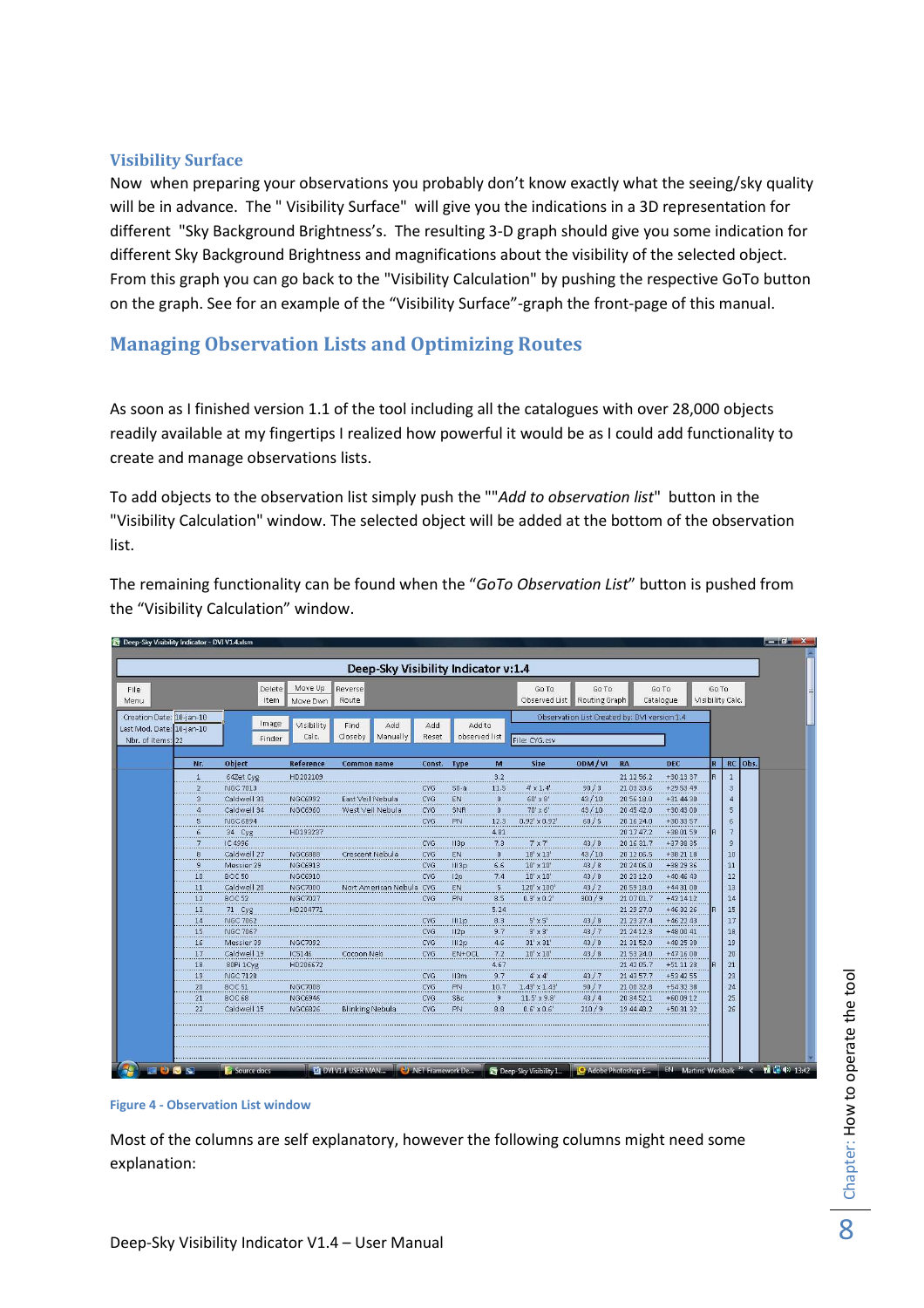| <b>Type</b>    | This is the "type" of object, an explanation can be found in Annex 2                   |
|----------------|----------------------------------------------------------------------------------------|
| ODM/VI         | "Optimum Detection Magnification" / "Visibility Indicator"                             |
| $\overline{R}$ | R indicates that this is a so-called "Reset Star"                                      |
| RC             | Indicates the Record number or line-number in the so-called scroll-files, this in only |
|                | applicable when using scroll-files                                                     |

When you are in the "Observation List" window there are numerous options. When you push the "*File Menu*"-button, the following sub-menu will be opened:

| Deep-Sky Visibility Indicator - File Menu |                                                        |  |
|-------------------------------------------|--------------------------------------------------------|--|
|                                           | <click close="" file="" here="" menu="" to=""></click> |  |

From left to right the buttons are:

| New            | Generates an new observation list                                                                 |
|----------------|---------------------------------------------------------------------------------------------------|
| Open           | Will open an existing observation list                                                            |
| Save / Save As | Saves the list in a CSV format that can be read by e.g. Excel as well                             |
| Print          | Will print the list to the default printer                                                        |
| Import         | Imports an observation-list generated with another program, see for further<br>explanation below. |
| Export         | Will export the observation list to an external program, see for further<br>explanation below.    |
| Exit           | Exits the program                                                                                 |

The File-menu bar can be closed by clicking on the area around the buttons.

Furthermore in the centre of the upper part of the screen the following buttons can be found:

| Delete Item   | Will delete the item on the selected item from the list                                               |
|---------------|-------------------------------------------------------------------------------------------------------|
| Move Up/Dwn   | Will move the selected item up/down in the list                                                       |
| Reverse Route | Puts the observation list in reverse order [might come in handy when you did<br>a route optimization] |

On the upper right-hand side the so-called "*GoTo…*"-buttons can be found, those buttons will bring you to the respective part of the program.

Last but not least in the centre section just above the actual observation list the following button can be found: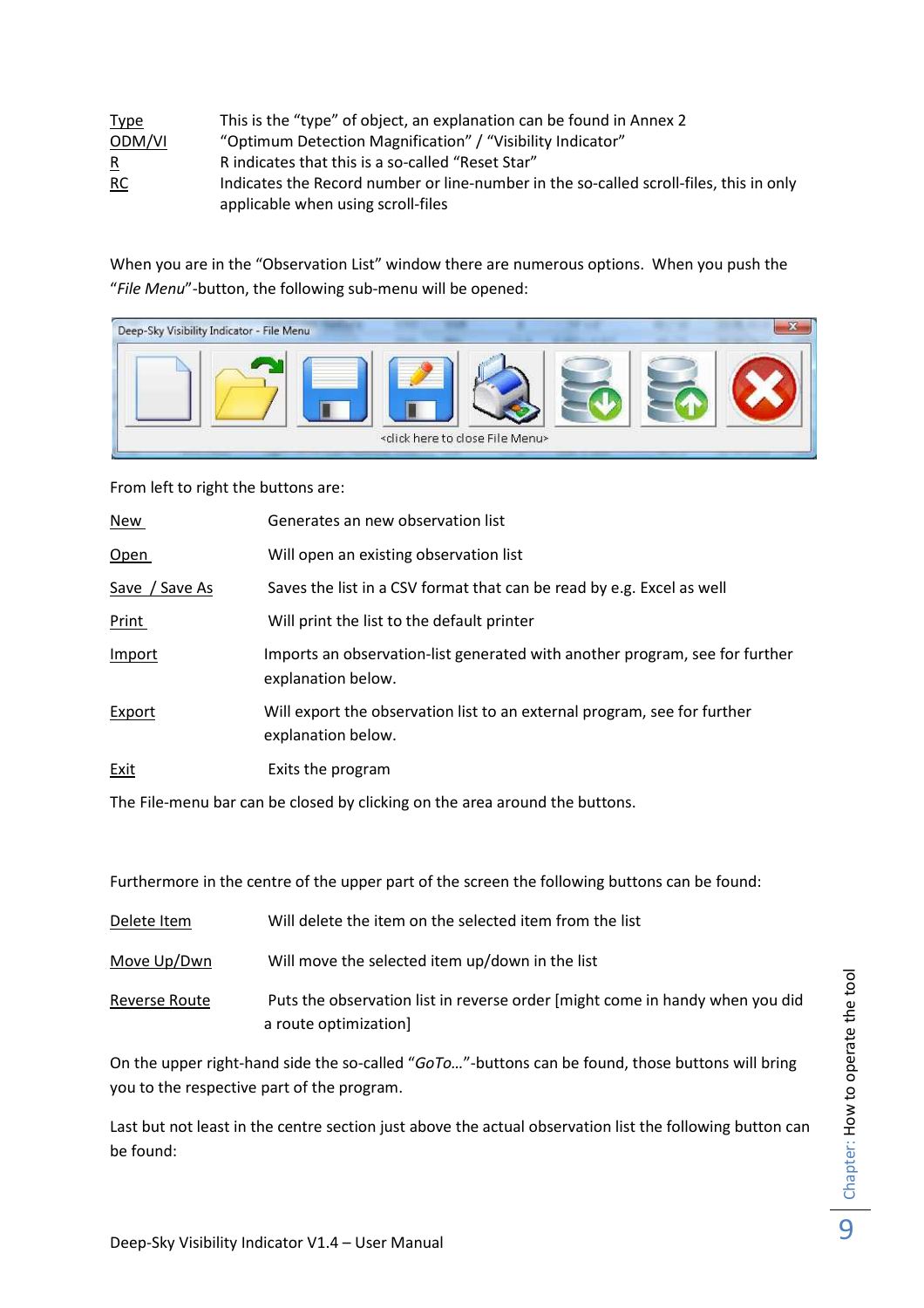| <b>Image</b>         | Shows an image of the selected object, for detail refer to page 5.                                                                                                                          |
|----------------------|---------------------------------------------------------------------------------------------------------------------------------------------------------------------------------------------|
| <b>Finder</b>        | Creates a Finder-Chart for the selected object, for detail refer to page 5.                                                                                                                 |
| Visibility Calc.     | Does a visibility calculation of the selected object <sup>1</sup>                                                                                                                           |
| Find CloseBy         | Jumps to the catalogue and will show you the Deep-Sky objects in the close<br>neighborhood of the selected object. See section Catalogue for a more details<br>description of the features. |
| <b>Add Manually</b>  | Gives you the option to manually add objects to your observation list. Limited<br>error checking on the input variables is done.                                                            |
| Add Reset            | Adds a Reset Star to the observation list, for a more detailed explanation see<br>the section below.                                                                                        |
| Add to observed list | Will add the selected object to the observation Database. In the section<br>"Observation Records" this functionality will be explained in detail.                                           |

The functionality requiring more explanation, as mentioned above, is:

#### **Add Reset**

This functionality can be used to calibrate setting-circles or re-init GoTo sysems to ensure the Deep-Sky object will be seen in your Field of View. It works as follows:

What it will do is look for nearby stars [initially 2 degrees] from the Yale Bright Star Catalogue to the Deep-Sky object selected. If no nearby Bright Star can be found, there is an option to look in a 4x4 or even 8x8 degrees area. When too many stars are listed, the list can be narrowed down to an 30'x30' or 1x1 degrees area around the selected object. In the list select an appropriate star and push the "select"-button. The selected star will be added to your observation list before the object selected.

#### **Export (Generate Scroll File)**

This will generate a scroll-file for Mel Bartels' system with the \*.scr extension. People who use that system will understand it. Optionally in the future more file generation can be added to the tool, if you do have requests in that area, please see section Annex 5 – Suggestions, feedback and distribution list.

#### **Import**

The import function is developed to be able to import data from other tools [e.g. such as Sky Tools]. The import function reads a "semicolon separated" file, which can be generated by for example Excel. The header-line of this file will tell the "Import function" how to interpret the data. See for a full explanation Annex 4 – Import Function.

 $1$  When you use this function the Visibility Graph is shown, the Object Selector will still show you the originally selected object. When you press the "Copy to Object Selector" button, the object will be copied to the object selector. Be mind-full that the Visibility Graph might alter at this point. The reason for this being that the initial "Visibility Calculation" is done on the original data from the catalogue. When pushing the "Copy to Object Selector" button the program will use the NGC,IC or UGC data if available, which can differ from the original data from the selected object.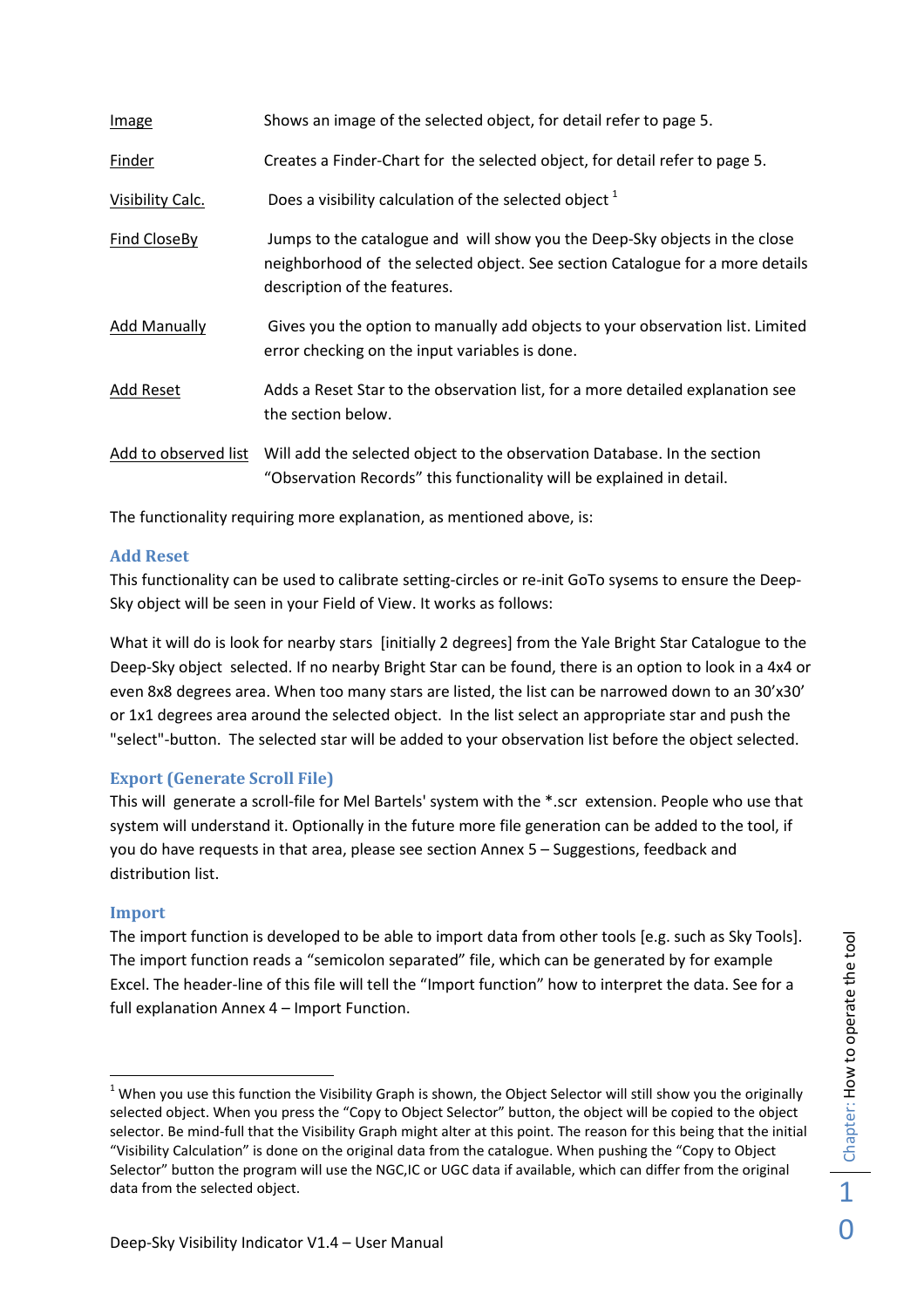## **Observation Routing Graph and route optimization**

From the "Observation List" you can go to the "Routing Graph". The Routing Graph is a really powerful tool and gives a graphical representation of the current Observation List. It makes it easy to sport any irregularities in the Observation List. The Routing Graph has the option to **optimize the route**, simply by pushing the "*Optimize Route*" button you will find on the graph. The algorithm being used is a so-called Shortest Path First algorithm. By definition this algorithm will not always find the shortest route. [ more complex algorithms are out of my league in terms of my visual basic knowledge.]

When the route have been optimized you can reverse the route, this might come in handy to follow the "right direction", or for example to have more difficult to spot objects nearby the end of your observation session.



From the "Routing Graph" you can go back to the "Observation List" or "Catalogue" by using the respective "*GoTo*"-buttons.

**Figure 5 - Observation Routing Graph** 

### **Catalogue**

There are various entry-points into the catalogue. You can jump directly to the catalogue from the "Visibility Calculation"-window or from the "Observation List", or alternatively you can use the "*Find Closeby*" feature found in the "Observation List"-window.

From the Catalogue you can directly jump to the "Visibility Calculation", "Observation List", or "Routing Graph" by using the respective "*GoTo*"-button.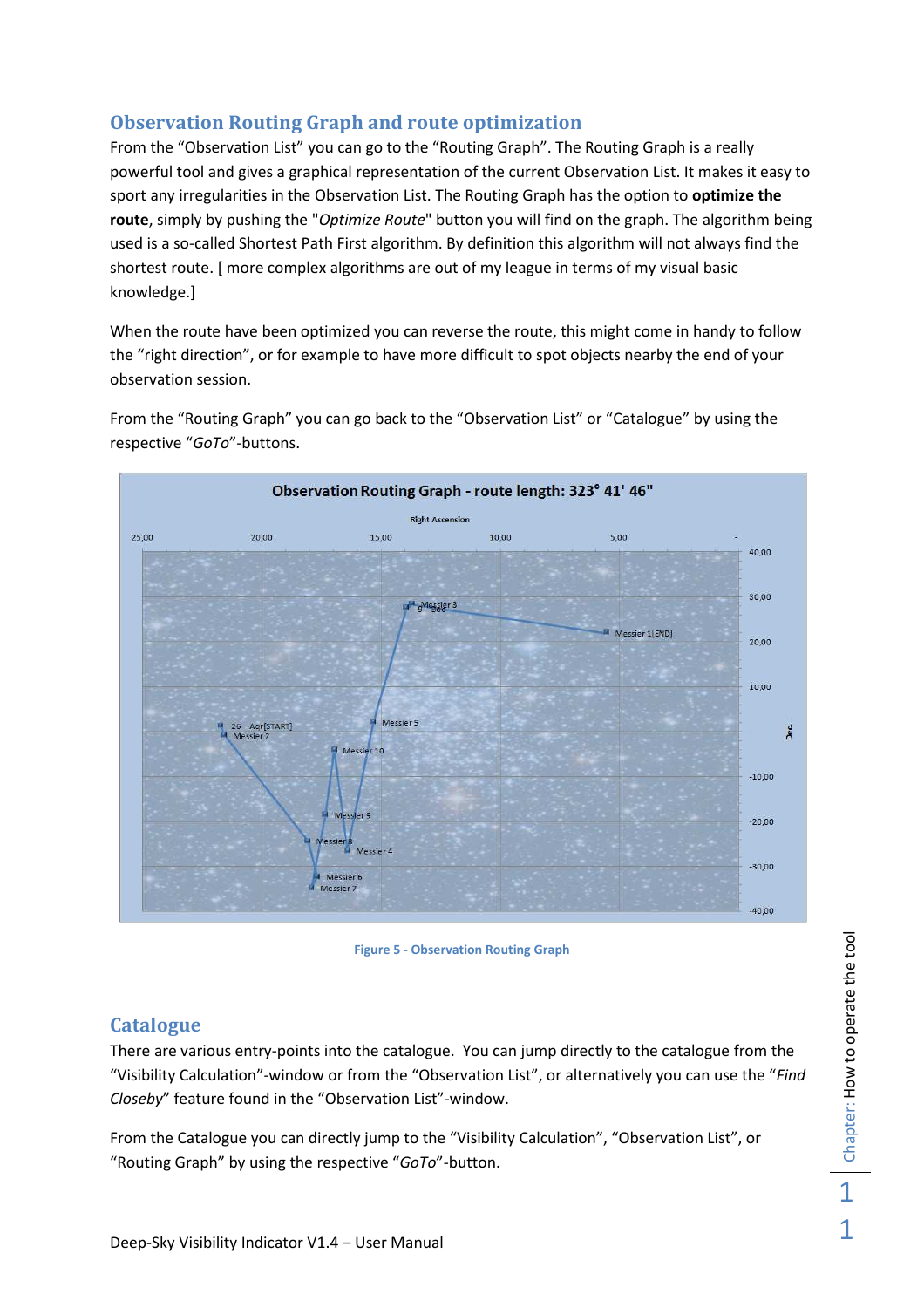The "Catalogue" will always show nearby objects around a selected object from the observation list. This object is displayed in the upper right-hand corner. In the upper left-hand corner you will see which area around the selected object is shown: 15'x15', 30'x30', 1x1, 2x2, 4x4, 8x8 degrees or the whole catalogue is show, indicated by "Show All". This can be altered using the buttons on the upper left-hand side of the screen.

By using the drop-down boxes "*Const.*" [Constellation] and/or "*Catalogue*" the list can be narrowed down if needed.

Now you are able to add a selected object to your observation list by simply selecting an object from the list and then pushing the "Add to Obs.-List"-button, or do a visibility calculation<sup>2</sup> for the selected object by pushing the respective button.

## **Observation Record**

One of the new features in DVI release 1.4 is the Observation Record Database, which allows you to keep track and make records of your observations.

|                 |                                                    |                       |                |       |                                           |                |                | Deep-Sky Visibility Indicator v:1.4 |                  |                 |                             |                                                                                                                                                                                                                     |
|-----------------|----------------------------------------------------|-----------------------|----------------|-------|-------------------------------------------|----------------|----------------|-------------------------------------|------------------|-----------------|-----------------------------|---------------------------------------------------------------------------------------------------------------------------------------------------------------------------------------------------------------------|
|                 | Add<br><b>Delete</b><br>observation<br>observation | Modify<br>observation |                |       | Show<br>Print<br>Image.                   | Select<br>View |                | Total records: 49                   | GoTo Observation | List            | Exit                        |                                                                                                                                                                                                                     |
|                 | Re v Object                                        | v Con v Date          | $\mathbf{v}$   |       | Tim v Location                            | $\mathbf{v}$   |                | $SOMA \times See \times Instrument$ | <b>Eyepiece</b>  |                 | <b>v</b> Ma v Filter<br>Imi | <b>v</b> Observation                                                                                                                                                                                                |
| $\mathbf{1}$    | Messier <sub>50</sub>                              | MON                   | $4 - 3 - 2010$ | 19:50 | Bussumerheide - Huiz                      | 19.49          | 6              | 12" Computerized Dob                | 40mm Vixen NLV   | 40              | <none></none>               | Leuke symetrie, met 4 sterren in een vierkant en 6                                                                                                                                                                  |
|                 | 2 Messier 42                                       | ORI                   | 4-3-2010 20:20 |       | Bussumerheide - Huiz                      | 19.49          | 6 <sup>1</sup> | 12" Computerized Dob                | 40mm Vixen NLV   | 40              | $<$ none>                   | in een rechthoek.<br>Altijd machtig om te zien die Orion nevel. Al veel<br>gezien in het verleden, maar nog nooit                                                                                                   |
| 3.              | Messier 81                                         | <b>LIMA</b>           | 4-3-2010 20:50 |       | Bussumerheide - Huiz                      | 19.68          | 6              | 12" Computerized Dob                | 40mm Vixen NLV   | 40              | $<$ none>                   | In een blikveld M81+M82. Zag beide in 1 oogopslag<br>omdat de kijker precies in het midden van deze 2<br>stond. Bij een grotere vergroting valt niet veel meer<br>te zien. Bij 40x is het ook alleen maar een wazig |
| $\frac{1}{2}$   | Messier <sub>82</sub>                              | <b>UMA</b>            |                |       | 4-3-2010 20:50 Bussumerheide - Huiz 19.68 |                | 6              | 12" Computerized Dob                | 40mm Vixen NLV   | 40              | <none></none>               | wolkje zonder details.<br>Tegelijk met M81 in de kijker gevangen, wist dus<br>meteen dat dit de "Sigar-Gx" moest zijn, zo<br>overduidelijk was dit. Echter geen details te zien.                                    |
| $5 -$           | Messier1                                           | TAH                   |                |       | 4-3-2010 21:49 Bussumerheide - Huiz 19.68 |                |                | 6 12" Computerized Dob              | 40mm Vixen NLV   |                 | 40 <none></none>            | M1 was meteen zichtbaar in het oculair. Echter wel<br>alleen als een wazig wolkje zonder verdere                                                                                                                    |
| 6               | Messier 45                                         | <b>TAU</b>            |                |       | 4-3-2010 22:10 Bussumerheide - Huiz 19.72 |                |                | 6 12" Computerized Dob              | 40mm Vixen NLV   | 40              | $ $ <none></none>           | Altijd mooi om te zien, het 1 graad beelveld is<br>eigenlijk net iets te krap om M45 in zijn volle<br>omvang en in zijn omgeving te zien.                                                                           |
| 7 <sup>1</sup>  | Messier 82                                         | <b>UMA</b>            |                |       | 6-4-2010 22:45 Bussumerheide - Huiz 19.76 |                | 6              | 12" Computerized Dob                | 40mm Vixen NLV   | 40              | <none></none>               | Voor de 2e keer, dit keer ook direct zichtbaar met<br>M81 ernaast                                                                                                                                                   |
| 8               | Messier 81                                         | <b>HMA</b>            | 6-4-2010 22:45 |       | Bussumerheide - Huiz                      | 19.76          | 6              | 12" Computerized Dob                | 40mm Vixen NLV   | $40^{\circ}$    | <none></none>               | Ook weer tegelijk met zijn broertje M82                                                                                                                                                                             |
| 9               | Messier 97                                         | <b>HMA</b>            | 6-4-2010 23:00 |       | Bussumerheide - Huiz                      | 19,76          | 6              | 12" Computerized Dob                | 40mm Vixen NLV   | 40              | <none></none>               | Nooit gedacht dat ik deze meteen zou zien, het<br>blijft nog wel een fuzzy bij deze SQM.                                                                                                                            |
| 10 <sup>1</sup> | Messier <sub>51</sub>                              | <b>CVN</b>            |                |       | 6-4-2010 23:00 Bussumerheide - Huiz 19,76 |                |                | 6 12" Computerized Dob              | 40mm Vixen NLV   |                 | 40 <none></none>            | Eindelijk gezien, het leken er wel 2 naast elkaar, 2<br>blobs zeg maar, toch nog maar even de plaatjes<br>checken.                                                                                                  |
|                 | 11 Messier3                                        | <b>CVN</b>            | 6-4-2010 23:05 |       | Bussumerheide - Huiz 19.76                |                | 6              | 12" Computerized Dob                | 40mm Vixen NLV   | 40 <sup>°</sup> | <none></none>               | Echt duidelijk zichtbaar als een "heldere" ronde<br>bal. Tot nu toe het duidelijk waarneembaarst. Ook<br>hier even het plaatje checken.                                                                             |
| 12              | Messier <sub>53</sub>                              | <b>COM</b>            | 6-4-2010 23:20 |       | Bussumerheide - Huiz                      | 19,76          | 6              | 12" Computerized Dob                | 40mm Vixen NLV   | 40              | <none></none>               | Gezien, wat meer kan ik zeggen                                                                                                                                                                                      |
| 13              | Messier 64                                         | <b>COM</b>            | 6-4-2010 23:20 |       | Bussumerheide - Huiz                      | 19.76          | $6^{\circ}$    | 12" Computerized Dob                | 40mm Vixen NLV   | 40              | <none></none>               | Niet verwacht toch gezien, lijkt of er een duidelijke<br>"verdonkering" in het midden waarneembaar is.                                                                                                              |
| 14              | Messier 85                                         | COM.                  | 6-4-2010 23:25 |       | Bussumerheide - Huiz 19.76                |                | 6 <sup>1</sup> | 12" Computerized Dob                | 40mm Vixen NLV   | 40              | <none></none>               | Laatste gezien in COM, M100, 99, 88 en 91 waren<br>niet zichtbaar.                                                                                                                                                  |
| 15              | Messier 66                                         | LEO.                  | 6-4-2010 23:35 |       | Bussumerheide - Huiz                      | 19,76          | 6 <sup>1</sup> | 12" Computerized Dob                | 40mm Vixen NLV   | 40 <sup>°</sup> | $<$ none $>$                | Gezien                                                                                                                                                                                                              |
| 16              | Messier <sub>65</sub>                              | <b>LEO</b>            | 6-4-2010 23:35 |       | Bussumerheide - Huiz                      | 19,76          | 6              | 12" Computerized Dob                | 40mm Vixen NLV   | 40 <sub>1</sub> | $<$ none $>$                | Gezien.                                                                                                                                                                                                             |
| 17              | Messier 105                                        | <b>LEO</b>            | 6-4-2010 23:35 |       | Bussumerheide - Huiz                      | 19,76          | $6^{\circ}$    | 12" Computerized Dob                | 40mm Vixen NLV   | 40              | <none></none>               | Gezien.                                                                                                                                                                                                             |
| 18              | Messier 96                                         | LEO.                  | 6-4-2010 23:35 |       | Bussumerheide - Huiz                      | 19,76          | 6              | 12" Computerized Dob                | 40mm Vixen NLV   | 40              | <none></none>               | Gezien.                                                                                                                                                                                                             |
| 19              | Messier <sub>40</sub>                              | <b>LIMA</b>           |                |       | 6-4-2010 22:50 Bussumerheide - Huiz       | 19.76          | $6^{\circ}$    | 12" Computerized Dob                | 40mm Vixen NLV   | 40              | $<$ none>                   | Toch gezien, nu ik het plaatje erbij heb gezien.<br>Vraag me echter af wat hier nu zo bijzonder aan is?<br>Mis ik details?                                                                                          |

There is only one entry point to the "*Observation Record*"-window, and that is through the "*Observation List*"-window. Use the "*GoTo Observed List*"-button to go to the Observation Record Database.

 $\overline{a}$ 

<sup>&</sup>lt;sup>2</sup> The "GoTo Visibility Calc."-button will simply GO to this window the "Visibility Calc."-button will go there as well, but will also show a visibility calculation of the selected object.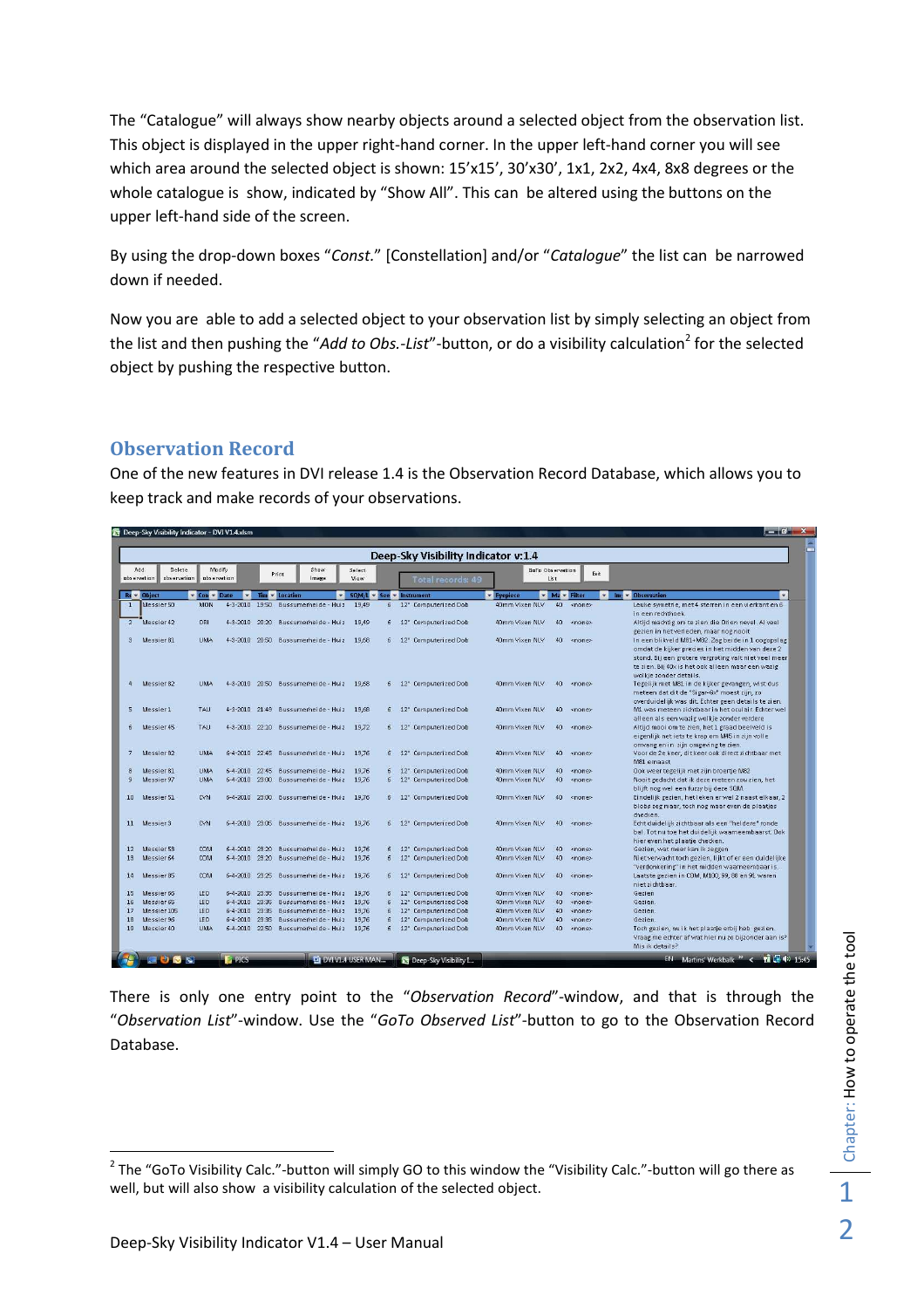Normally observation records are added from an existing observation list in the "Observation List" window. Simply open an Observation-list and push the button "Add to observed list", and the selected object will be added to the Observation Database. The following screen will be shown:

| Constellation: VIR<br>Object Name:<br>Messier 86<br>Location:<br>Date:<br>Breezanddijk [afsluitdijk] *<br>$/10$ [1-10]<br>SQM/LM:<br>Seeing:<br>Time:<br>hh:mm<br>Instrument:<br>12" Computerized Dob -<br>Magnification:<br>Eye-Piece:<br>40mm Vixen NLV<br>Filter:<br>$none$<br>▼<br>Observation: | dd-mm-yyyy |
|-----------------------------------------------------------------------------------------------------------------------------------------------------------------------------------------------------------------------------------------------------------------------------------------------------|------------|
|                                                                                                                                                                                                                                                                                                     |            |
|                                                                                                                                                                                                                                                                                                     |            |
|                                                                                                                                                                                                                                                                                                     |            |
|                                                                                                                                                                                                                                                                                                     |            |
|                                                                                                                                                                                                                                                                                                     |            |
|                                                                                                                                                                                                                                                                                                     |            |
|                                                                                                                                                                                                                                                                                                     |            |
|                                                                                                                                                                                                                                                                                                     |            |
|                                                                                                                                                                                                                                                                                                     |            |
|                                                                                                                                                                                                                                                                                                     |            |
|                                                                                                                                                                                                                                                                                                     |            |
|                                                                                                                                                                                                                                                                                                     |            |
|                                                                                                                                                                                                                                                                                                     |            |
|                                                                                                                                                                                                                                                                                                     |            |
| Image:<br>Browse                                                                                                                                                                                                                                                                                    |            |
|                                                                                                                                                                                                                                                                                                     |            |

**Figure 6 - Add Observation Record** 

Some object and other details are already pre-populated on your screen, but can be modified. With the "*Browse…"-*button and image (e.g. a scanned drawing) can be added to the Database as well.

However before doing this it is advised to create your Observation-locations, Instruments, Eyepieces, and used Filters in the Database. This is done by selecting the "Defaults"-tab when the "Add to observed list"-button has been pushed.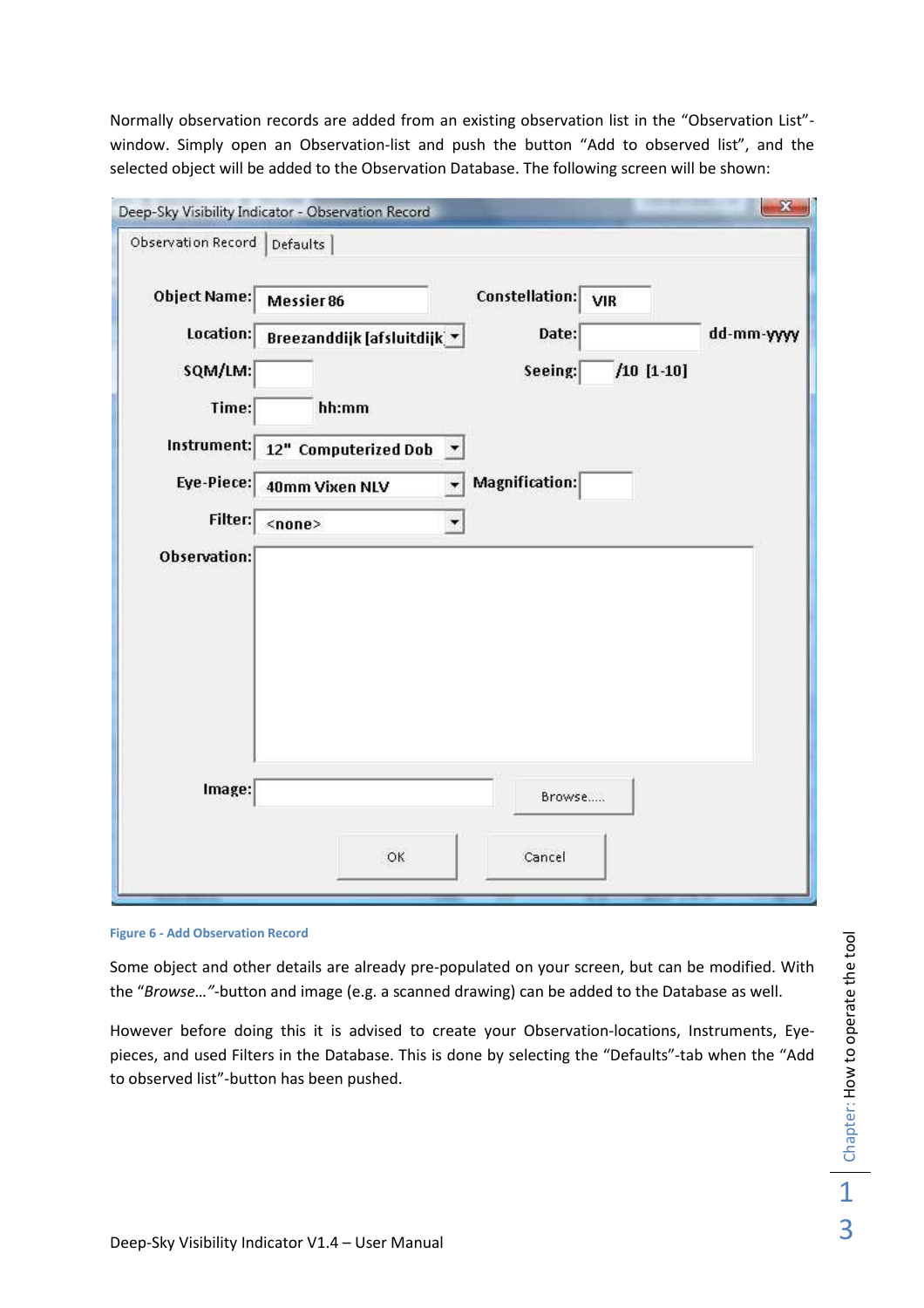The following buttons can be found in the "*Observation Record*"-window:

- Add Observation Will add an observation record, but the record will not be pre-populated with object details. It is therefore advised to use the "*Add to observed list*"-button in the "*Observation-List*"-window.
- Delete Observation Will delete the selected observation record

Modify Observation Enables you to modify an existing observation record.

- Print Will print the list to the default printer
- Show Image Will show the image if an image is attached to the observation-record.
- Select View Enables you to filter the list based on "Object Name", "Constellation", "Date", "Location" and "Instrument". \*, and ? wildcard characters are allowed. Operators such as ">", ">=", "<", "<=" will also work. The Date-field in the filter will not accept plain dates without one of the above mentioned operators. This is unfortunate but due to the excel-annotation of date-formats. When for example the data  $5<sup>th</sup>$  of may 2010 needs to be selected you need to enter this as follows:

| <b>Object Name</b>       | Constellation  | Date           | Location | Instrument |
|--------------------------|----------------|----------------|----------|------------|
|                          |                | $>105-05-2010$ |          |            |
| $\epsilon$ and<br>$C$ or | $G$ and $C$ or | $G$ and $C$ or |          |            |
|                          |                | $<$ 06-05-2010 |          |            |
|                          | Clear View     | OK             | Cancel   |            |

#### GoTo Observation List

Will Go to the "*Observation List*"-window.

Exit Will exit Deep-Sky Visibility Indicator.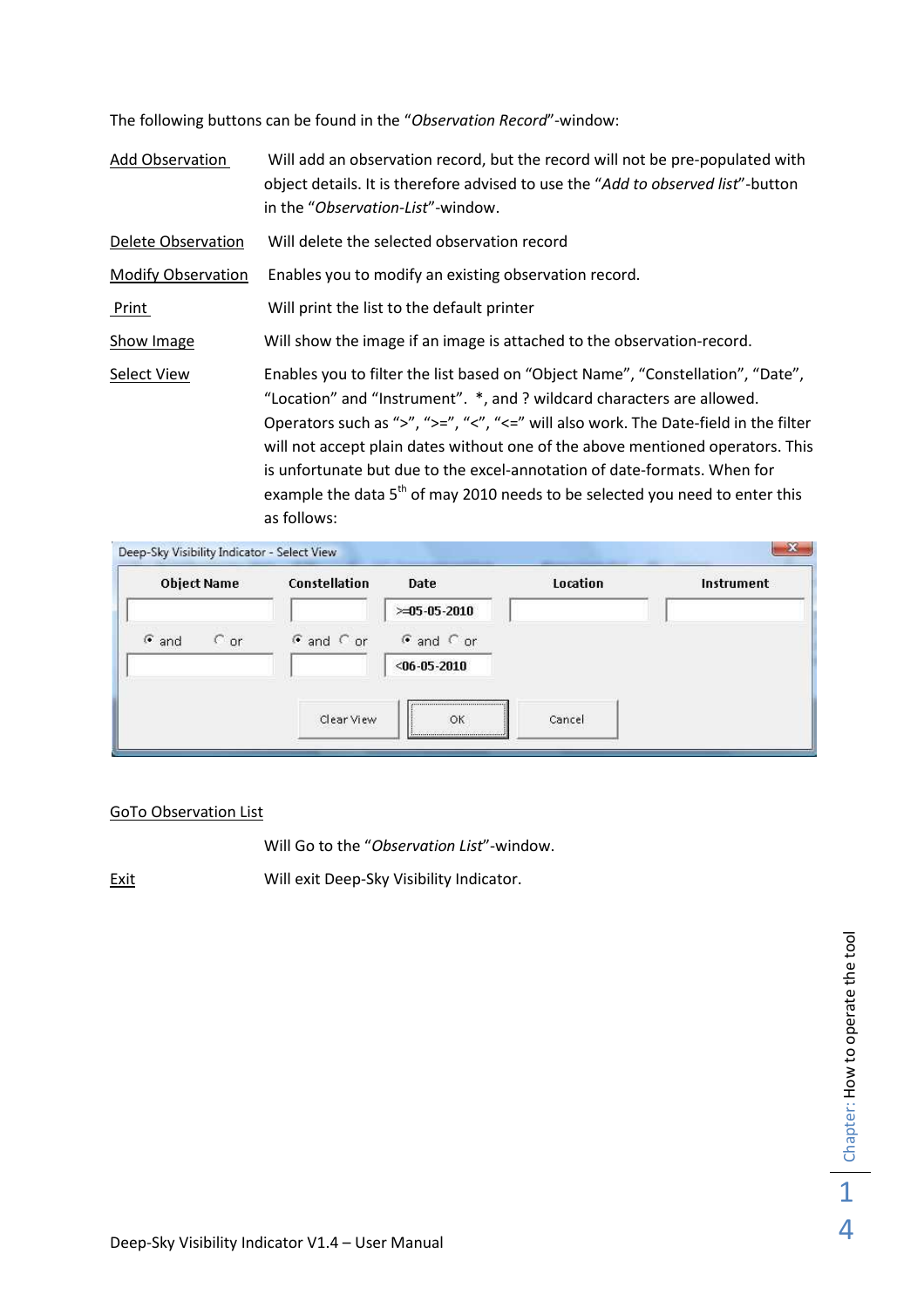## **Workflow**

I have added this section to outline how I'm using my own tool. Perhaps this section is superfluous, but I thought that this may be handy anyway for the beginning observer.

In my mind there are various ways to generate effective/efficient observation lists:

- Use an external tool and import data into this tool
- Add a couple of initial objects to the observation list and complement the list
- Create an observation list by selecting objects in a certain constellation

There are obviously more ways, but to aid the beginner I will be outlining the above mentioned methods in a wee bit more detail using DVI.

### **Using an external tool**

When using an external tool to generate observation lists, the assumption is that the "visibility" of the objects is already verified in the external tool. If not, this program enables you to verify it once more once the data is imported.

- Step 1. Import the data using the import function, see for a full explanation of the import function Annex 4.
- Step 2. Verify that the data-import was done correctly
- Step 3. If required add objects using the "*Find CloseBy*" function.
- Step 4. Look at the "Routing Graph" to verify if you're happy with the routing and if not, use "Optimize Route" to optimize the routing.
- Step 5. If you need to align / reinitialize your GoTo system or setting-circles, add "Reset Stars" at required intervals
- Step 6. Save and if required print your observation list.
- Step 7. When using Mel Bartels GoTo system generate a scroll-file.

### **Add a couple of initial objects**

People using a simple stellarium program might have an idea of some objects in the same vicinity they might wish to observe. This workflow will help those to optimize their observation lists.

- Step 1. Using the "Object Selector" in the "Visibility Calculation" window, select your objects, and if required check the "Visibility" of the chosen objects and add those objects to the Observation List with the "*Add to Observation List*"-button. Using the "*Object Info*" button, will give you the possibility to link to www.sky-map.org to get a visual of the objects on the internet.
- Step 2. Once this is done go to the "Observation-List" window and for each object use the "*Find CloseBy*"-button to go to the catalogue to see if there are more interesting objects to be added to your observation list. Before adding more object ensure you check the visibility of each object using the "*Visibility Calc."-*button in the cataloguewindow.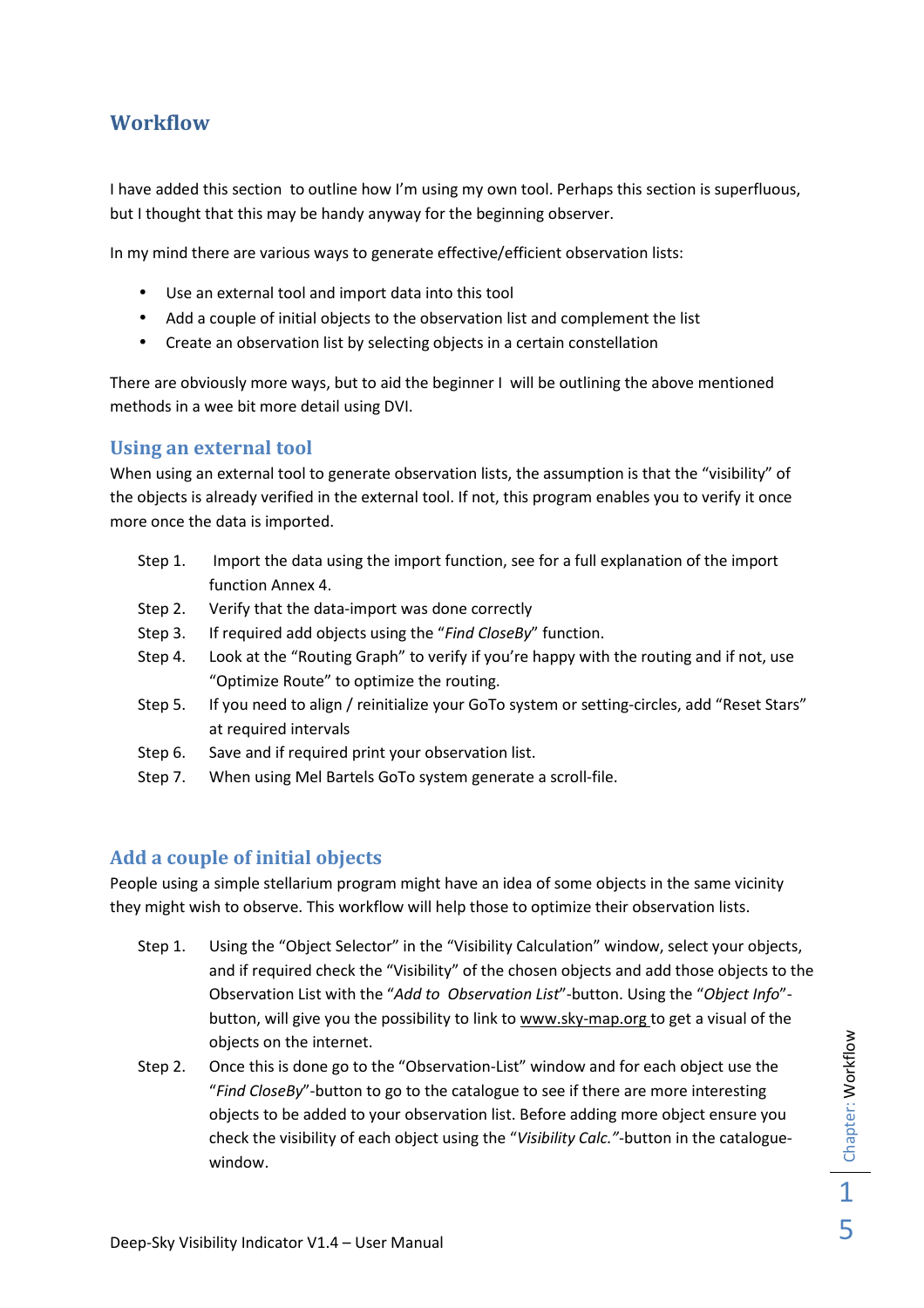Step 3. From this point onward follow steps 3 until 7 in the previous workflow "Using an external tool".

### **Creating an observation list by constellation**

This workflow became my favorite after first having used the workflow as mentioned above. This workflow is based on the idea to observe objects by constellation.

- Step 1. Go to the Catalogue-window and ensure the "field of view" is set to "Show All".
- Step 2. With the "Const.-dropdown"-list select the constellation for which you want to create an observation list.
- Step 3. With the "Catalogue-dropdown"-list select your chosen catalogue, and add the chosen objects to your observation list. If needed check the visibility first using the "*Visibility Calc."-*button.
- Step 4. Repeat step 3 for other catalogues if required
- Step 5. If required go back to step 2, and select a constellation next to the previous one you used.
- Step 6. From this point onwards follow steps 3 until 7 in the previous workflow "Using an external tool".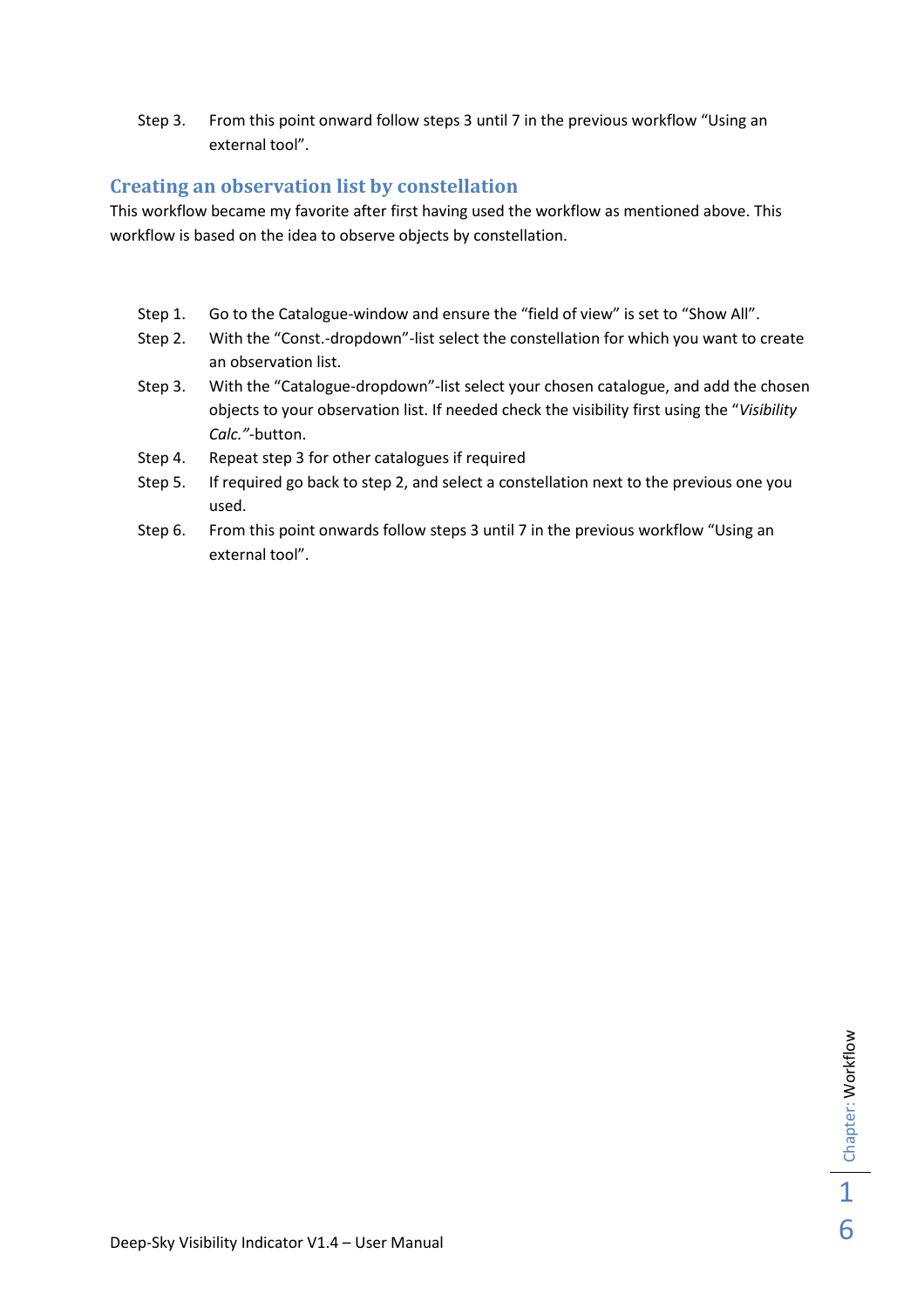# **Module Structure**

The diagram below gives a graphical representation of how you can move back and forth between the different modules . This to aid the user to understand how one can move through the program:

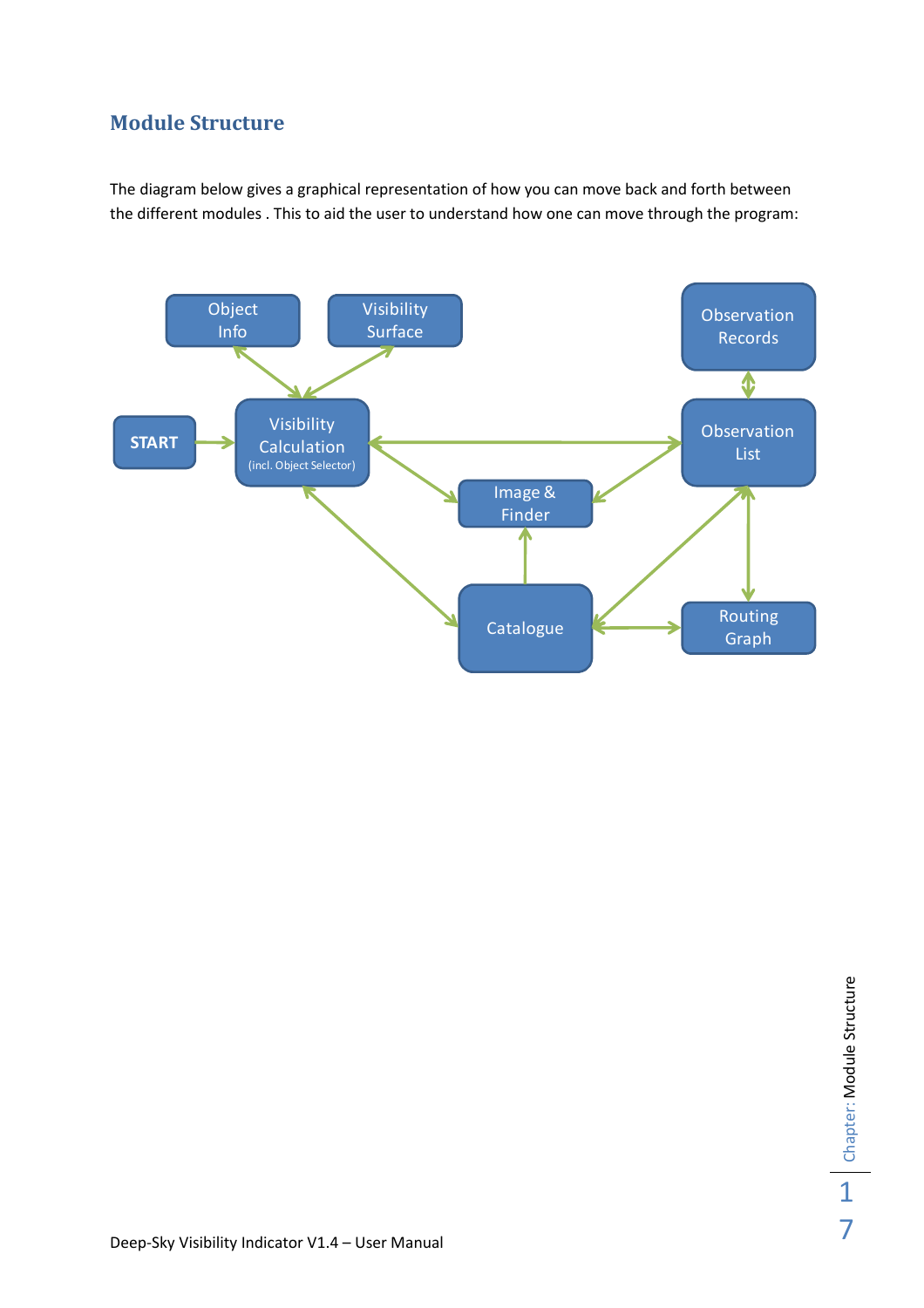# **Annex 1 - Limiting Magnitude and Sky Background Brightness**

Over the past couple of years there has been much debate about the Sky Background Brightness [SB<sub>0</sub>] and the translation from Limiting Magnitude [LM] to Sky Background Brightness.

I believe the consensus reached in the end is that the maximum Sky Background Brightness equals 22.0 mag./arcsec<sup>2</sup>. Hence the "Visibility Surface diagram will stop at that point. Now the other relevant reference to consider is what LM will the average observer be able to see at this darkest possible point. Although I'm not convinced there is consensus here, but based on discussions and backed with extrapolated data from the Dutch Meteor Society [important to note for the skeptics amongst you is that the data used is not only measured in The Netherlands], it is reasonable to set this at magnitude 7.0.

Next then is to consider which translation formulas to use. I've looked at 3 different options:

a)  $SB_0 = 21.58 - 5Log(10^{(1.586-LM/5)-1})$  as suggested by Nils Olof Carlin

b)  $SB_0 = 24.19 - 2.814LM + 0.3694LM^2$  as suggested by José Ramón Torres

c)  $SB_0 = 22 - 5Log(10^{(1.7-LM/5)}-1)$  as suggested by Jan van Gastel, based on the initial formula by Nils Olof

Plotting those formula's against data from the Dutch Meteor Society [based on over 500 observations], see figure below, it became apparent that the last formula as suggested by Jan van Gastel matched the data best. Hence in this program this formula will be used.

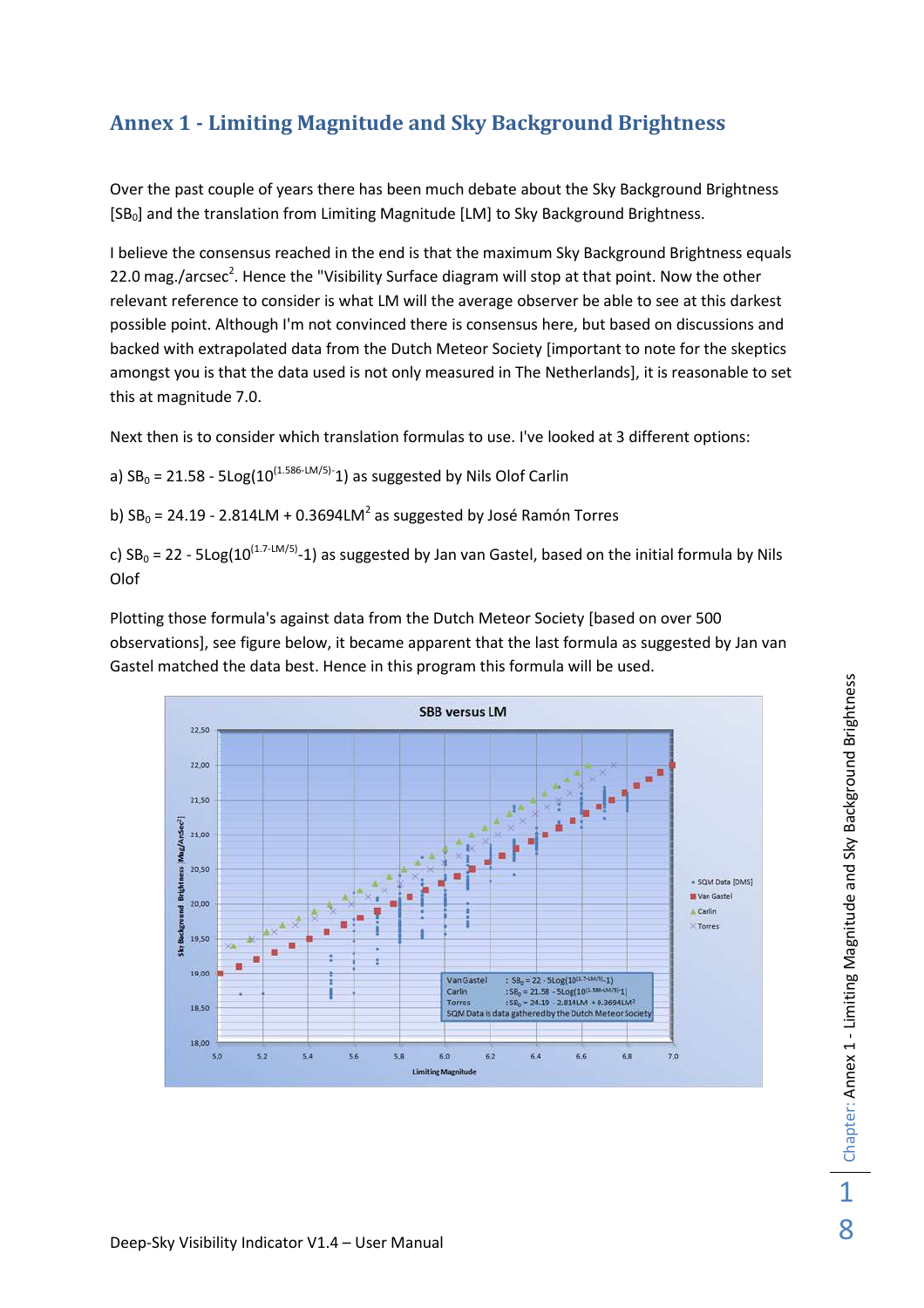# **Annex 2 - Explanation of the field "Type" in the catalogue**

The field Type (see table below) corresponds to the type of object and gives further information. The most complex type information is given for galaxies (e.g. the Hubble type), mainly adapted from UGC, ESO and PGC or determined by own estimation. Generally types differ between various sources. There is a special type for ring galaxies, following Thompson. Types for open clusters are included according to Trümpler's classification. For globular clusters the concentration class (I...XII) is given.

| <b>Type</b>      | <b>Explanation</b>                                                         |
|------------------|----------------------------------------------------------------------------|
| *, *2,, *Grp     | Star, double star,, star group (asterism)                                  |
| C, D, E, I, P, S | Galaxy: compact, dwarf, elliptical, irregular, peculiar, spiral (d=dwarf,  |
|                  | B=bar, R=ring, M=mixed); other letters: from Hubble type or its extensions |
| R., PRG          | Ring galaxy (see [30]), Polar ring galaxy                                  |
| GxyP             | Part of galaxy (e.g. bright HII region)                                    |
| OCL              | Open cluster (if no Trümpler class is available)                           |
| GCL              | Globular cluster (if no concentration class is available)                  |
| DN, EN, RN, PN   | Nebula: dark, emission, reflection, planetary                              |
| <b>SNR</b>       | Supernova remnant                                                          |
| GX               | Galaxy                                                                     |
| NF               | Not found                                                                  |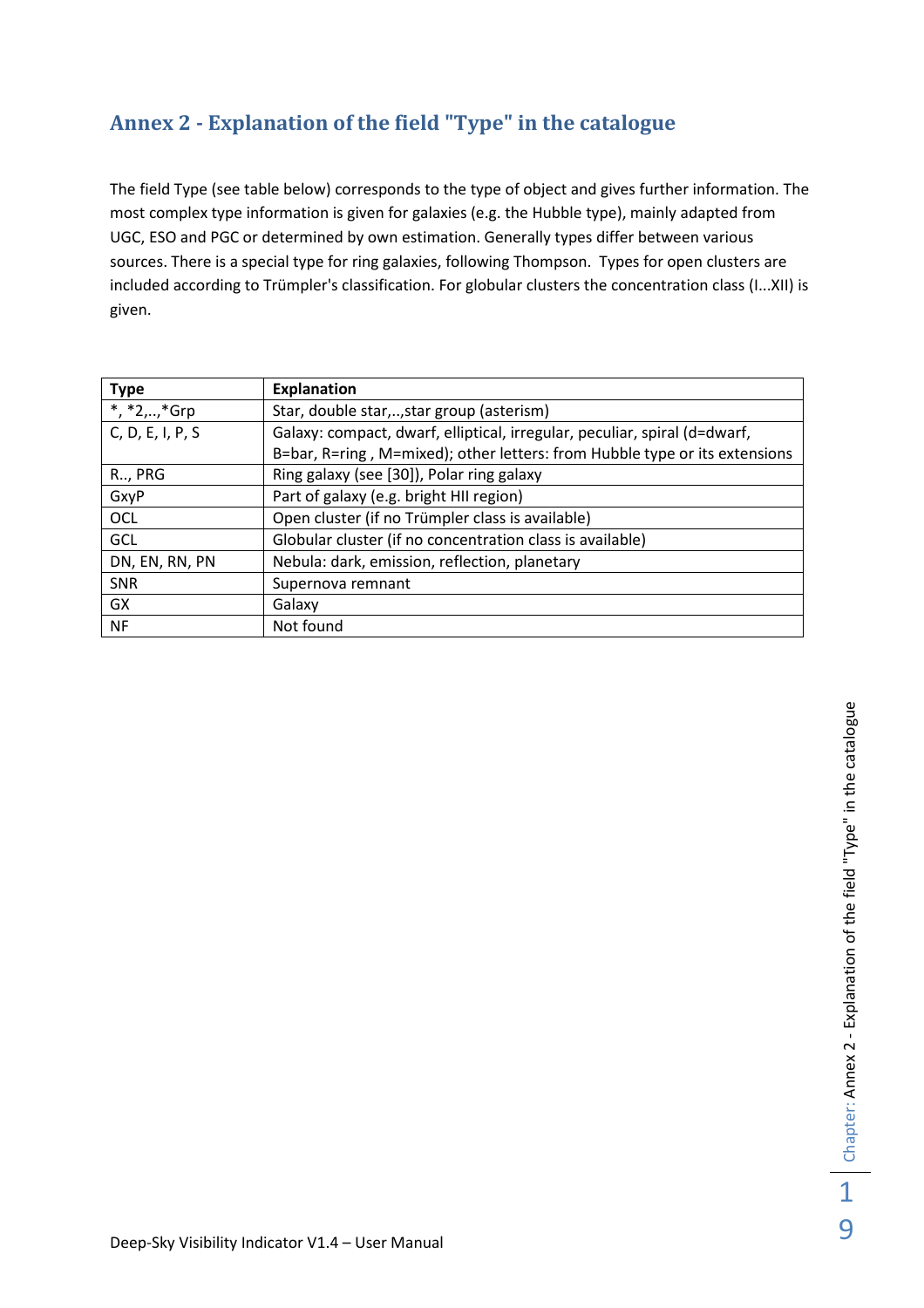# **Annex 3 - Note about the catalogi**

I've included the following catalogi in the object selector: Messier, Caldwell, NGC, IC, Herschel400, ARP , UGC, Abell Planetaries and BOC [Bright Object Catalogue of Astroforum, www.astroforum.nl] . I find the NGC, IC and UGC catalogi I use the most accurate, so if there is a reference from one of the catalogi to the NGC, IC or UGC catalogue the tool will use the data from those. Special attention for the ARP catalogue: the tool will only show the data for the object with the lowest magnitude [sometimes ARP object consist for example of 3 different UGC objects], which is not necessarily the one which is the easiest to spot [i.e. the tool might give you wrong info].

In general, the catalogi are put together with much care, but I can't guarantee 100% accuracy. The output of this tool is very sensitive to the data put into the tool, meaning if you want to be sure check your data.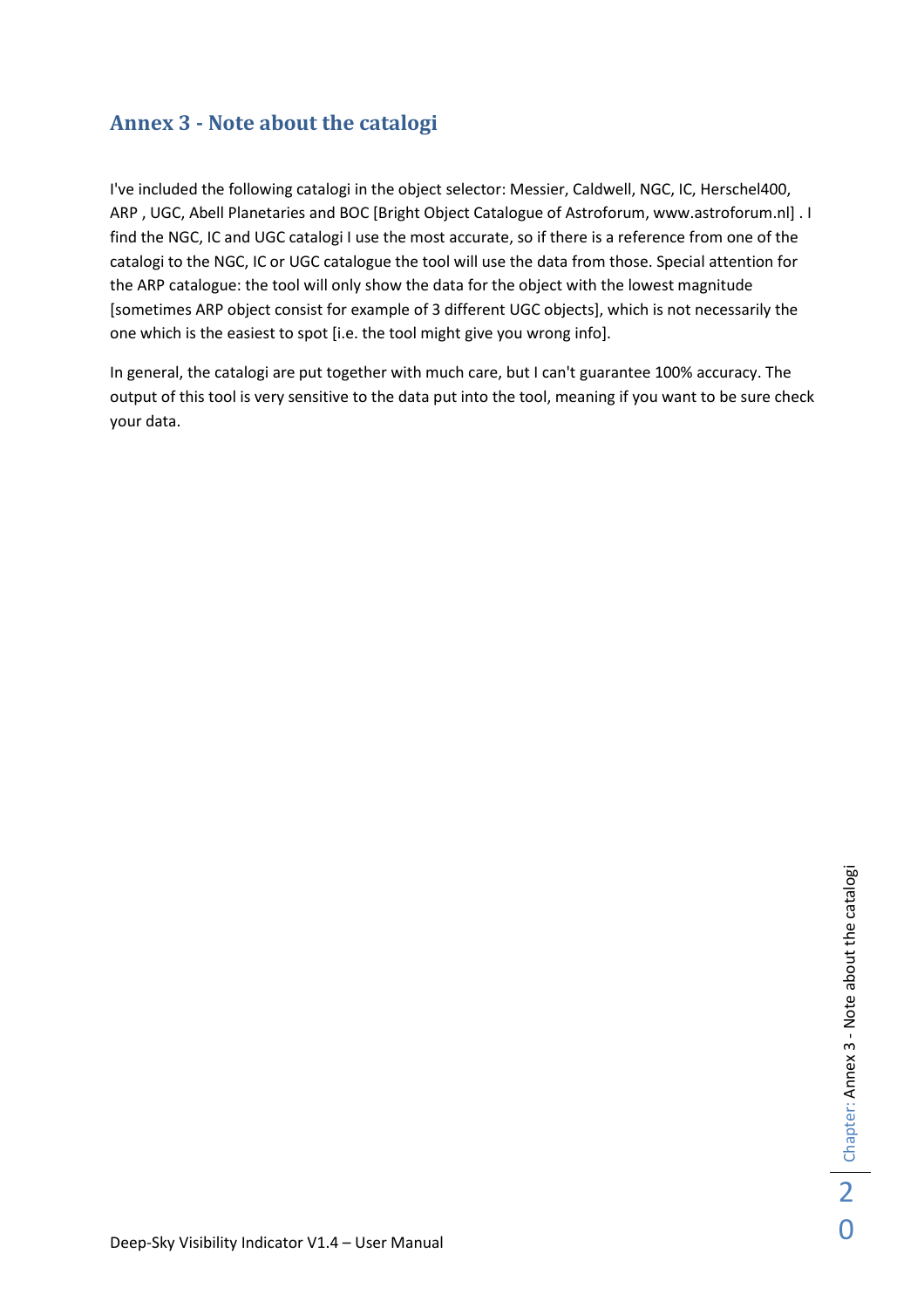# **Annex 4 – Import function**

The "Import"-function can be found in the "Observation-List" module. The"Import"- function is developed to be able to import data from other tools [e.g. such as Sky Tools]. The import function reads a "semicolon separated" file, which can be generated by for example Excel. The header-line of this file will tell the "Import function" how to interpret the data.

This is how it will work:

Generate your data using for example Excel in a simple straight-forward way, see example below:

| Gal | Arp 299 | IC <sub>694</sub>          | UMa | 11h28m30.8+5833'43"  | $11.7$ 1.2'x 0.8' |
|-----|---------|----------------------------|-----|----------------------|-------------------|
| Gal | IC.691  | UGC 6447                   | UMa | 11h26m44.3+5919920"  | $13133"$ x 23"    |
| Gal |         | NGC 3893 IUGC 6778         | UMa | 11h48m38.4+48°42′34″ | $10.8$ 3.1's 1.6' |
| Gal |         | NGC 4181 IMCG 9-20-111 UMa |     | 12h12m49.0+52°54'12" | 14.715.8"         |

Now add an header-line the "Import"-function will recognize, and the Excel file will look as follows, make sure you start at Row 1 and in Column A, so in this example the word "Type" is in cell A1 :

| Type | Obiect  | Reference         | Const. | RA          | <b>DEC</b>           | M | Size                |
|------|---------|-------------------|--------|-------------|----------------------|---|---------------------|
| Gal  | Arp 299 | IC 694            | UMa    | 11h28m30.8s | $+58°33'43"$         |   | $11.7$ 1.2'x 0.8'   |
| Gal  | IC 691  | <b>UGC 6447</b>   | UMa    | 11h26m44.3s | $+59^{\circ}09'20''$ |   | $13 33"$ x 23"      |
| Gal  |         | NGC 3893 UGC 6778 | UMa    | 11h48m38.4s | $+48°42'34"$         |   | $10.8$ 3.1'x $1.6'$ |

Next thing to do is to save the file as a "semicolon"-separated file, with the extension ".csv" this file will look as follows when you open it in a plain text editor:

 *Type;Object;Reference;Const.;RA;DEC;M;Size Gal;Arp 299;IC 694;UMa;11h28m30.8s;"+58°33'43""";11.7;1.2'x 0.8' Gal;IC 691;UGC 6447;UMa;11h26m44.3s;"+59°09'20""";13;"33""x 23""" Gal;NGC 3893;UGC 6778;UMa;11h48m38.4s;"+48°42'34""";10.8;3.1'x 1.6'*

This file can be used by the "Import"-function.

The header-line keywords the "Import"-function will recognize are: "Object", "Reference", "Common name", "Const.", "Type", "M", "Size", "OM/VI", "RA", "DEC", "R"

The mapping to the columns in the "Observation List" is self-evident, but be mind-full that the header-line words are case-sensitive.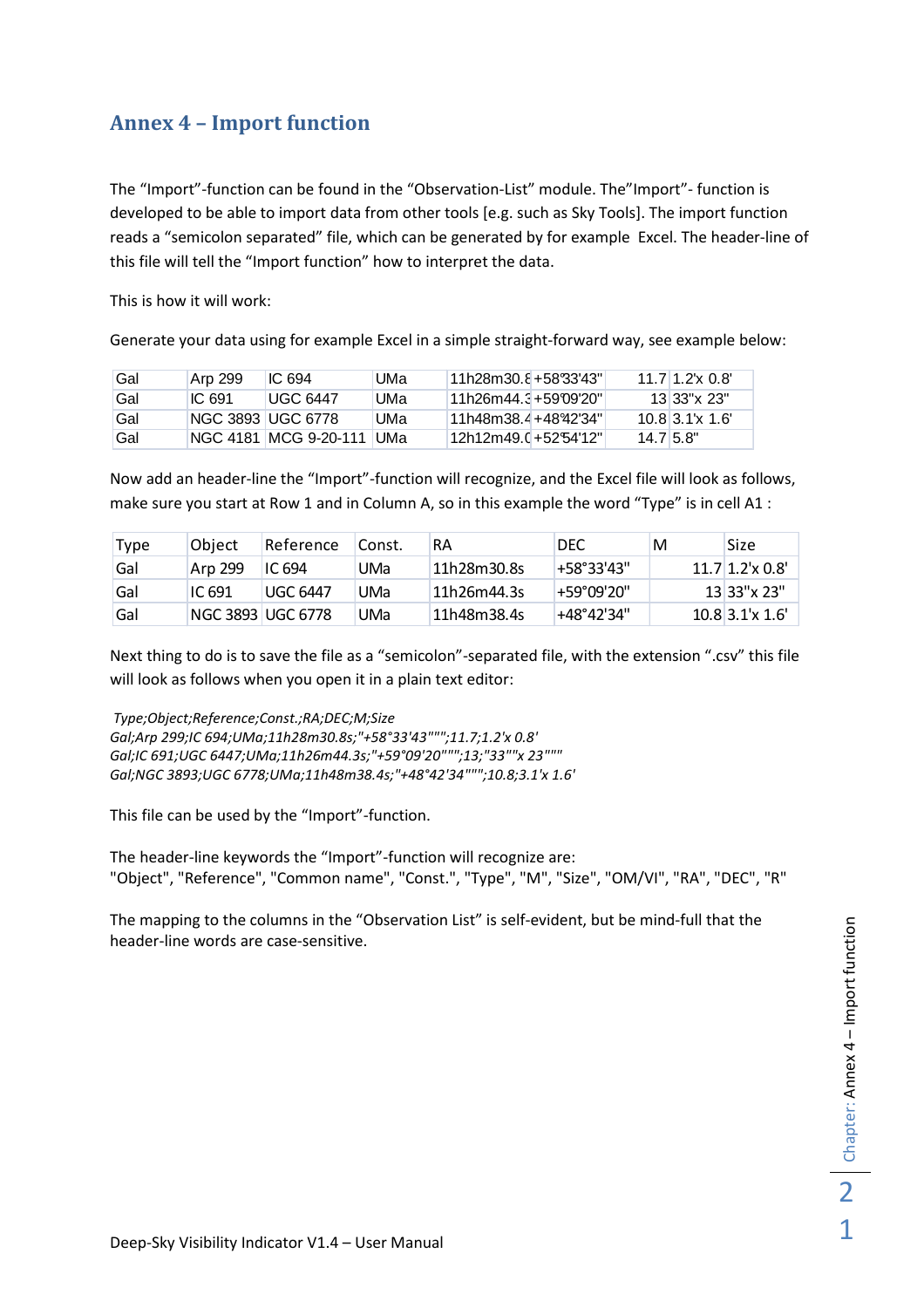# **Annex 5 – Error messages**

There are quite a number of error messages, most of them are self-explanatory. However, a few deserves special attention. They are listed below:

<to be completed>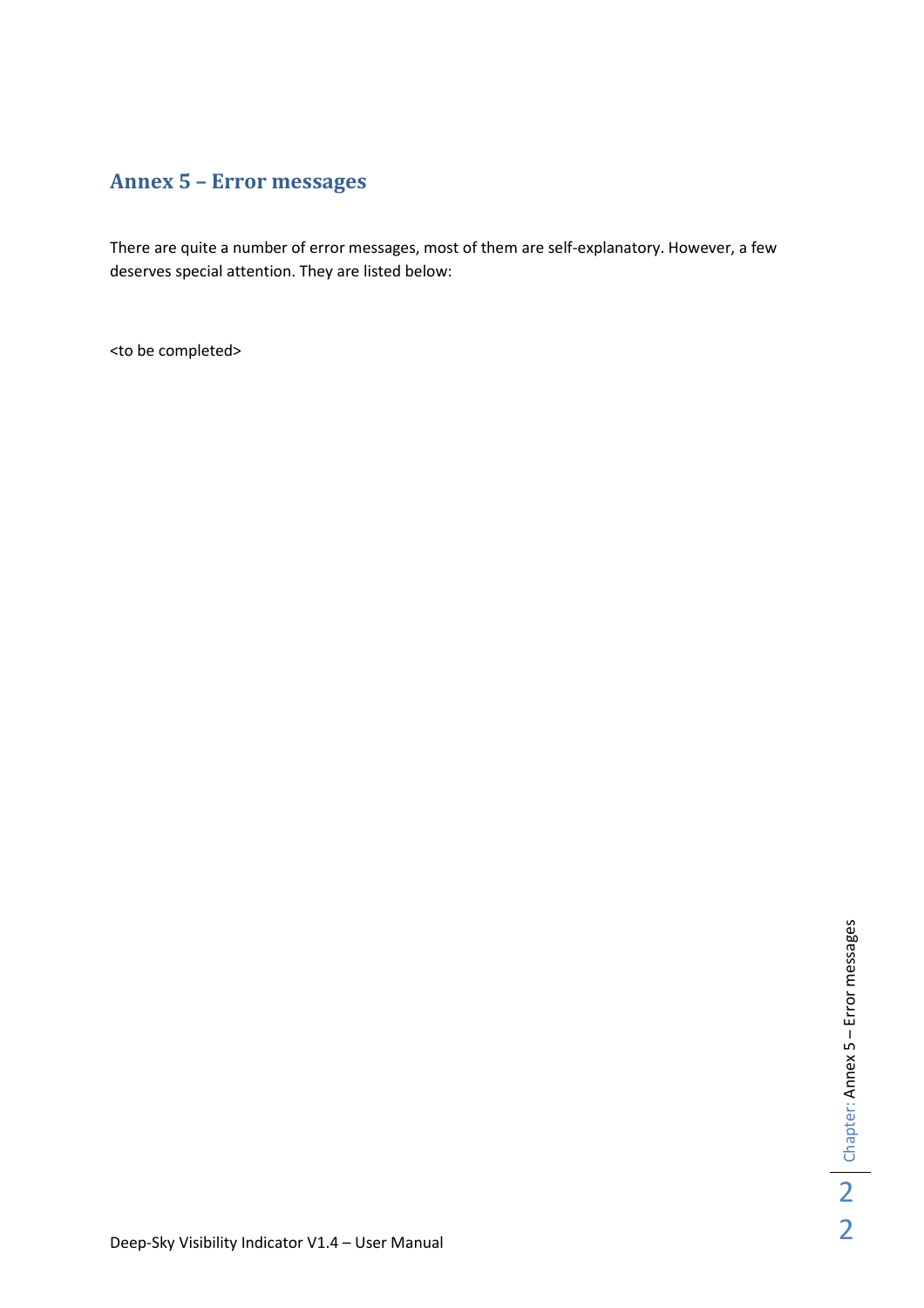# **Annex 6 – Backup and Restore**

Although great care has been taken to develop DVI, I cannot guarantee that no information will be lost. This is especially important when using the "Observation-Record"-Database functionality. It is therefore advised to make regular backups of the data. Below is explained how one should do this:

On initial startup of the application DVI will create a directory structure under the root directory on your main hard drive. If your main hard drive is labeled "C", then the directory "**C:\DVI**" is created together with the subdirectories "Image" and "Backup" in this folder. On each new session DVI will make a copy of the data in the Backup folder.

It is advised to make regular backups of this directory structure. If due to unforeseen causes the data is corrupted, simply copy the Backup-data back to this directory-structure.

If the data is corrupted and if no backup is made of the data, the last un-corrupted data will still sit in the Backup directory. One can simple copy this back to the main DVI directory. If one has to do this it is advised to make an additional copy of the Backup data first, before DVI is restarted again. Once DVI is restarted it might overwrite the Backup-data with the last corrupted set of data.